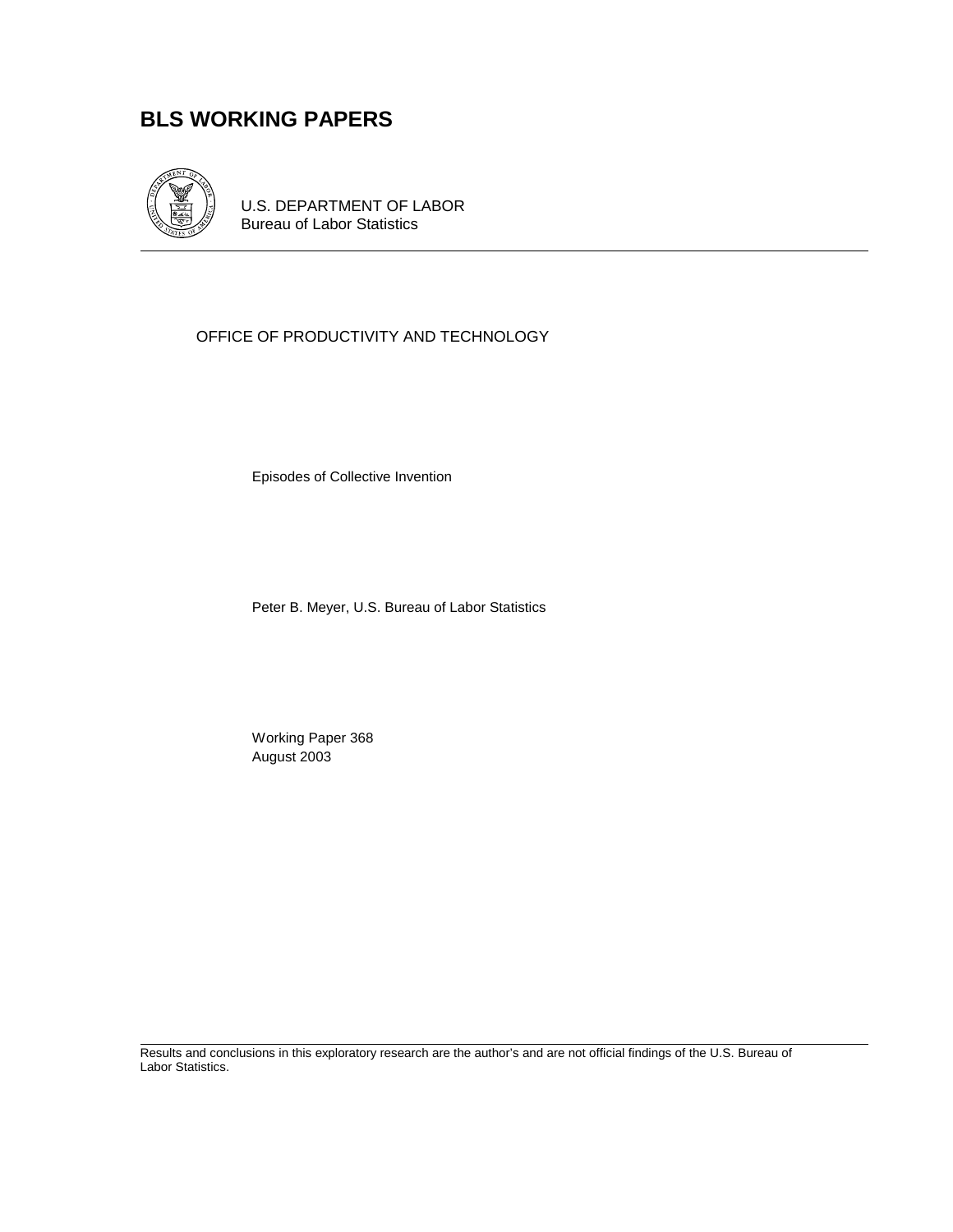# Episodes of collective invention

by Peter B. Meyer meyer\_p@bls.gov U.S. Bureau of Labor Statistics Office of Productivity and Technology 4 August  $2003<sup>1</sup>$ 

#### **Abstract:**

------------------------------------------------

The process of developing a new technology through open discussion has been called *collective invention*. This paper documents two episodes of collective invention and proposes a general model based on search theory. The first episode deals with the development of mass production steel in the U.S. (1866-1885), and the second with early personal computers (1975- 1985). In both cases technical people openly discussed and sometimes shared technology they were developing. Both technologies advanced to the point that they supported substantial economic growth. Open source software development is partway through a similar process now.

The episodes have common features. The process begins with an invention or a change in legal restrictions. Hobbyists and startup firms experiment with practical methods of production and share their results through a social network. The members of the network form a new industry or change an existing one. The network then disappears if the new firms keep their research and development secret. A model of the search for innovations can describe this process if it is expanded to include independent hobbyists and consultants as well as profit-seeking firms.

<sup>&</sup>lt;sup>1</sup> Thanks to Alessandro Nuvolari, John W. Meyer, Leo Sveikauskas, Thomas Maloney, Michael Giandrea, Joel Mokyr, Cindy Zoghi, Mike Harper, Marilyn Manser, Aklilu Zegeye, Anastasiya Osborne, and participants at the 2002 Social Science History Association meetings for their comments. Further comments are welcome; please address them to meyer\_p@bls.gov.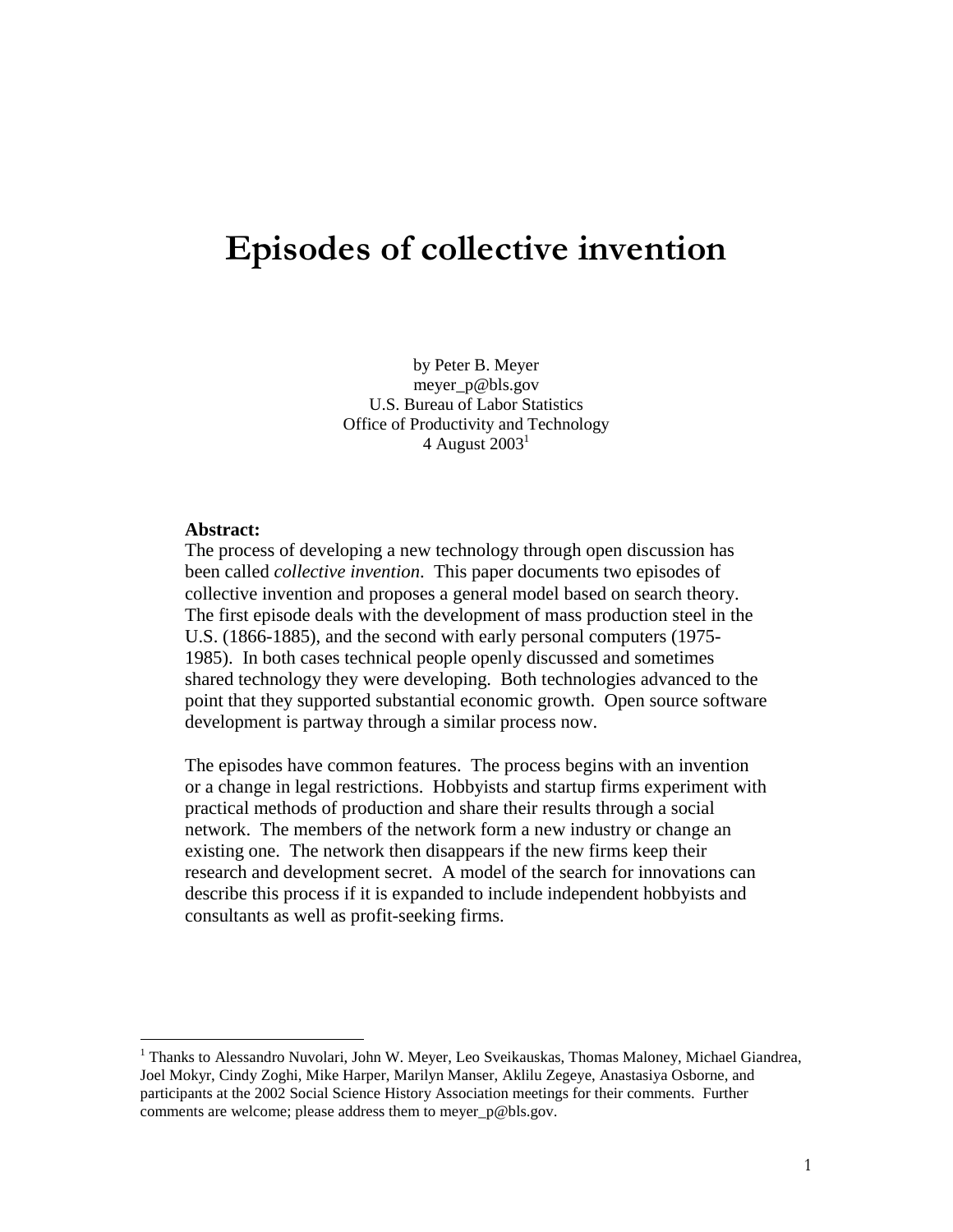# **1. Introduction**

Technological advances are often kept secret or patented, making them the intellectual property of their inventors. Scientific advances are more often published openly. One reason for the difference is that scientific investigation is driven so much by curiosity, whereas technological investigation is clearly functional, driven by the goal of producing something and usually to earn a profit.

There are important exceptions. For example, the open, public character of open source software development<sup>2</sup> is unlike the privately-owned structures usually associated with technological development. This paper outlines historical episodes analogous to the open source phenomenon, and makes generalizations about them to build a theory of what happened. In particular it discusses the institutions that supported the open sharing of technological information in early U.S. steel production between 1867 and 1881, and those helping early microcomputer development from 1975 to 1980. These two examples are compared to three other cases which have been called *collective invention*. To think through a general theory it helps to have several cases of the phenomenon to be explained. With five cases, this paper outlines a generalized account of this phenomenon. The paper will make a useful contribution if it persuades readers that collective invention is a recurring phenomenon, that we know of several cases, and that it is especially likely and important when new technologies offer great opportunity.

Sharing can help move a technology forward into applications quickly because many developers benefit from one another's experiments. In each episode, the participating individuals have diverse motivations, but the cluster of reasons to experiment and share results is the same. In each case, key innovators were excited by the opportunity to do something new, were absorbed in technical challenges, hoped to do good for the world, hoped to become rich, and hoped to earn prestige and respect. Some of these descriptions are remarkably similar whether the individual was an early experimenter in mass production steel, steam engines, microcomputers, or open source software.<sup>3</sup> The

<sup>&</sup>lt;sup>2</sup> Software *source code* is the human-readable text which is translated automatically into a program of instructions the computer can run directly. Common source languages for this are C, C++, Java, Pascal, BASIC, and FORTRAN. *Free software development* or *open-source software development* is an approach in which the source code is made widely available on a computer network and its use, modification, and redistribution by others is welcome. Licenses vary; for examples see Pavlicek (2000) or http://opensource.org. The culture of open-source development is distinctive, differing importantly from corporate research and development, as discussed for example in Pavlicek (2000) and in the social science papers at http://opensource.mit.edu. Proprietary software producers typically hold the source code as a trade secret, and as private property, and distribute only an executable (runnable) form of the program.

<sup>3</sup> There are many examples in the superb *Hackers* (Levy 1984), Freiberger and Swaine (1984), Cringely (1996), and McHugh (1980). Economists thinking formally about income and wealth as motivations, sometimes treat the experimenters behavior as idiosyncratic and surprising, but it is clear in the descriptions that the behavior is common, recurring, and can be understood by natural impulses to (a) do things that are interesting or fun, (b) earn prestige or respect, (c) try to get rich, and (d) do good for others. The subject of this paper is not why do they experiment but why do they publish their results? What problem does sharing help them solve? I argue that it looks like a search-for-innovations problem.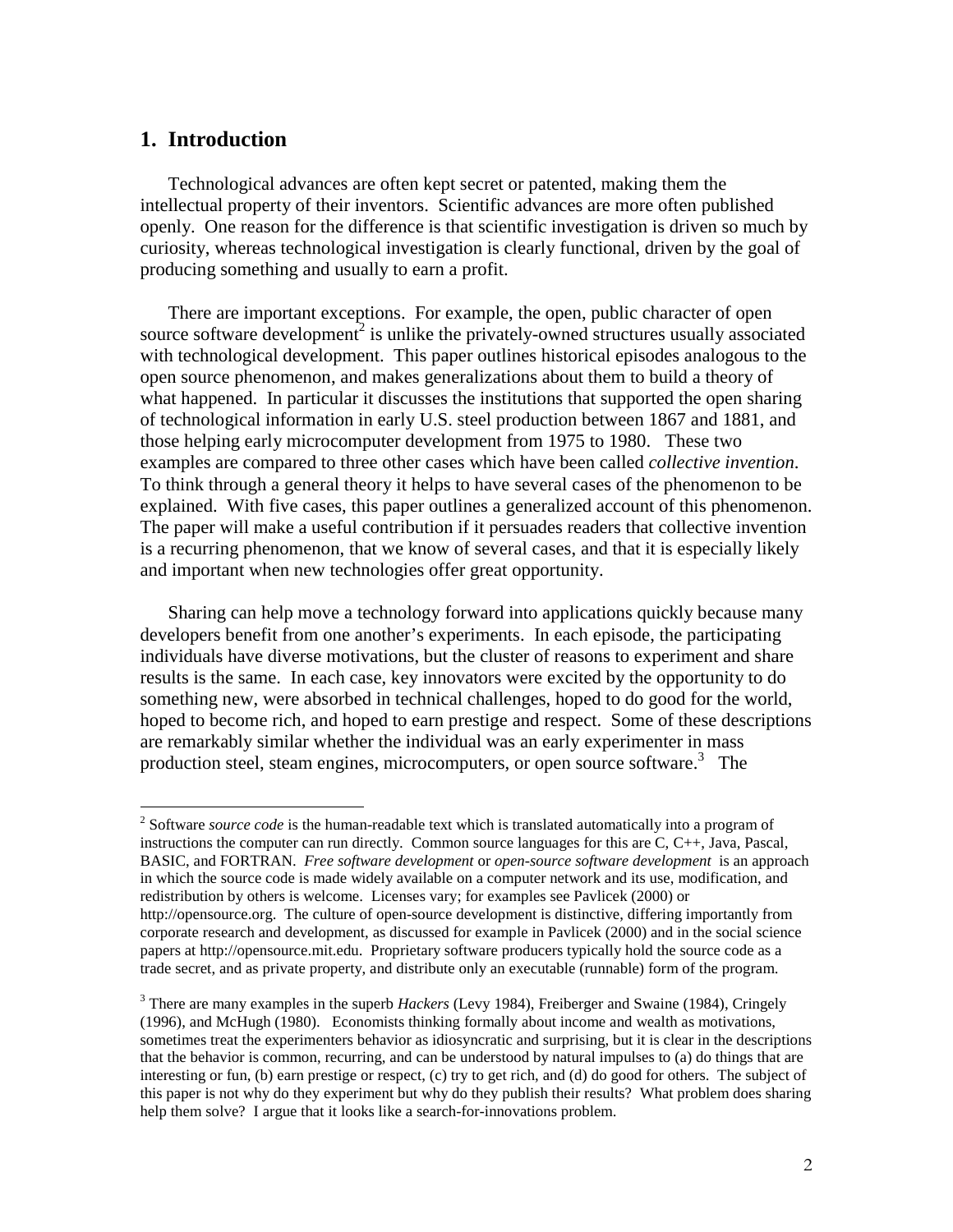institutions through which the experimenters share their results differ among these cases. Such institutions include journals, clubs, consultancies, and job turnover.

The discussion below describes these institutions to show the common aspects among them and to develop a theory of the environments in which they appear.

# **1.1 The idea of collective invention**

As societies have adapted to waves of new technology there have been phases where technological information was openly and enthusiastically shared. We will look here at certain cases where technological developments were published openly to some community, and we consider why it happened and what institutions made it work.

Robert C. Allen (1983, p. 2) used the term *collective invention* to describe "the free exchange of information about new techniques and plant designs among firms in an industry." Allen saw that this had happened among iron producers in Britain's Cleveland district. Richard Nelson (1982, p. 468) encouraged research into the subject. Schrader (1991) and von Hippel (1987) documented explicit, informal "know-how trading" among mini-mill steel makers in the U.S. in the 1980s. Nuvolari (2002) showed that steam engine engineers in Cornwall maintained a collective invention approach. Harhoff, Henkel, and von Hippel (2002) collected several recent examples of "freely revealed" innovations in recent years and modeled a game between innovators in which revealing could be an optimal choice by an innovator because it helps diffuse the technology. A number of investigators have described open-source software projects as examples of collective invention; relevant papers are at the web site opensource.mit.edu.

One might take the view that a technology is truly invented only once, and subsequent applications of it are innovations which are part of a separate process of diffusion. If so, collective invention is not the right term – collective innovation or user innovation would be better. But in the cases we will consider, the first versions of the technology are not applied for long. The invention as generally perceived afterward includes the many improvements from the early discussion. In these cases the form of the technology that turns out to matter is the one slowly invented over the course of years, so for this paper's purposes we will say it was collectively invented.

There are several differences between collective invention environments and those depending on legal enforcement through patents. A patent system tolerates bogus submissions or unclearly described inventions, since an inventor benefits from users who pay for a license or are otherwise dependent. On the other hand, in a collective information environment, the innovator does not have an incentive to hide essential details. Patenting environments encourage the inventor to invest in and develop inventions, whereas collective information environments do not give an inventor a direct financial incentive to develop it further. Either environment could give innovators the satisfaction of seeing their innovations widely used. Which one will generate more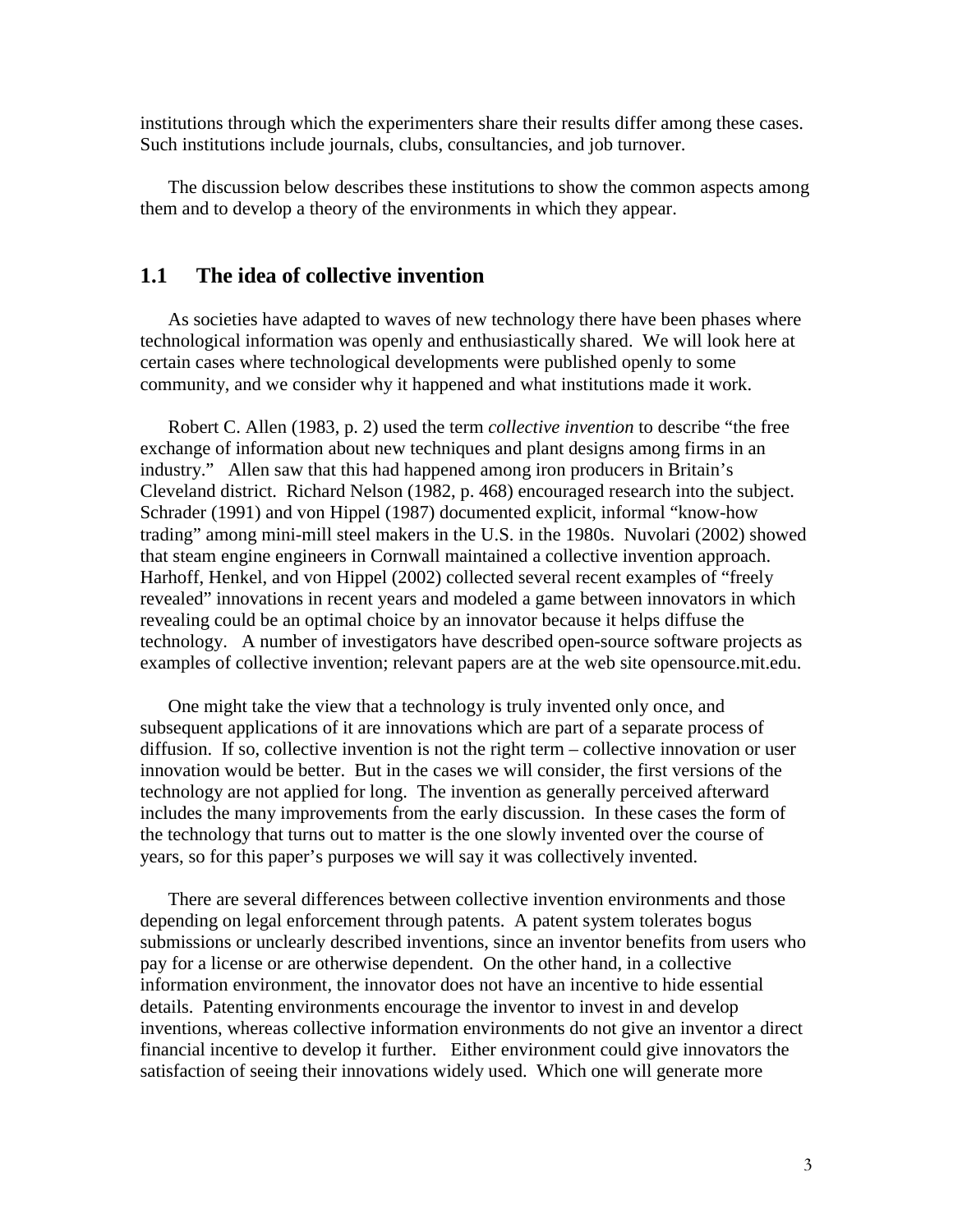technological advance depends on context. Below I argue that when the technology's future is uncertain, collective invention does better at advancing the technology.

As we shall see, restricting the technical community to for-profit firms makes it hard to use the term in other episodes. Therefore let us enlarge the definition for the purposes of historical comparison:

- Include hobbyists and workers in not-for-profit organizations such as universities and government agencies in the community of technologists.
- Include job changes by people working with the technology as one of the mechanisms of interchange of technical information.
- Include cases in which collective invention practices co-exist with some firms who do secret research and development. Even if some firms keep their findings secret, collective invention may still occur in some subset of an industry.

So collective invention is defined here to be *a process in which improvements or experimental findings about a production process or tool are regularly shared*. Put this way, collective invention seems to be an important and regular feature of the historical process by which societies adapt to radically new technologies. It is part of a larger picture in which the new technology turns into new products and the producers, consumers, and markets are jointly developed.

Tushman and Anderson (1986) called the adjustment phase a "period of ferment," describing the long period after an invention but before a substantial industry has stabilized around it. For example, the Bessemer steel-making process was first tried in the U.S. in 1858 but it took twenty years before there was there a strong industry built around it. Hobbyists made microcomputers as early as 1975, but it took until the 1990s before national productivity statistics were clearly affected. Open-source software by various names has existed since the 1960s but companies built around it appeared first in the 1990s. In each of these cases, the intervening period included an open, documented technical discussion. It could be that an open phase of this kind is necessary for adapting new technologies to useful purposes. Perhaps without the sharing phase, these technologies would not be developed to the point that they were beneficial to the general population.

#### **2.0 Three established cases of collective invention**

This section summarizes three large scale cases of collective invention documented by other authors.

# **2.1 Blast furnaces in Britain's Cleveland district**

Allen (1983) found that from the 1850s through the 1870s iron-making companies in northeast England's Cleveland district allowed visitors and consultants to see the insides of plants and to write about the way their blast furnaces made usable iron from ore. Wellknown researchers at the time such as Isaac Lowthian Bell, Thomas Whitwell, and J.G.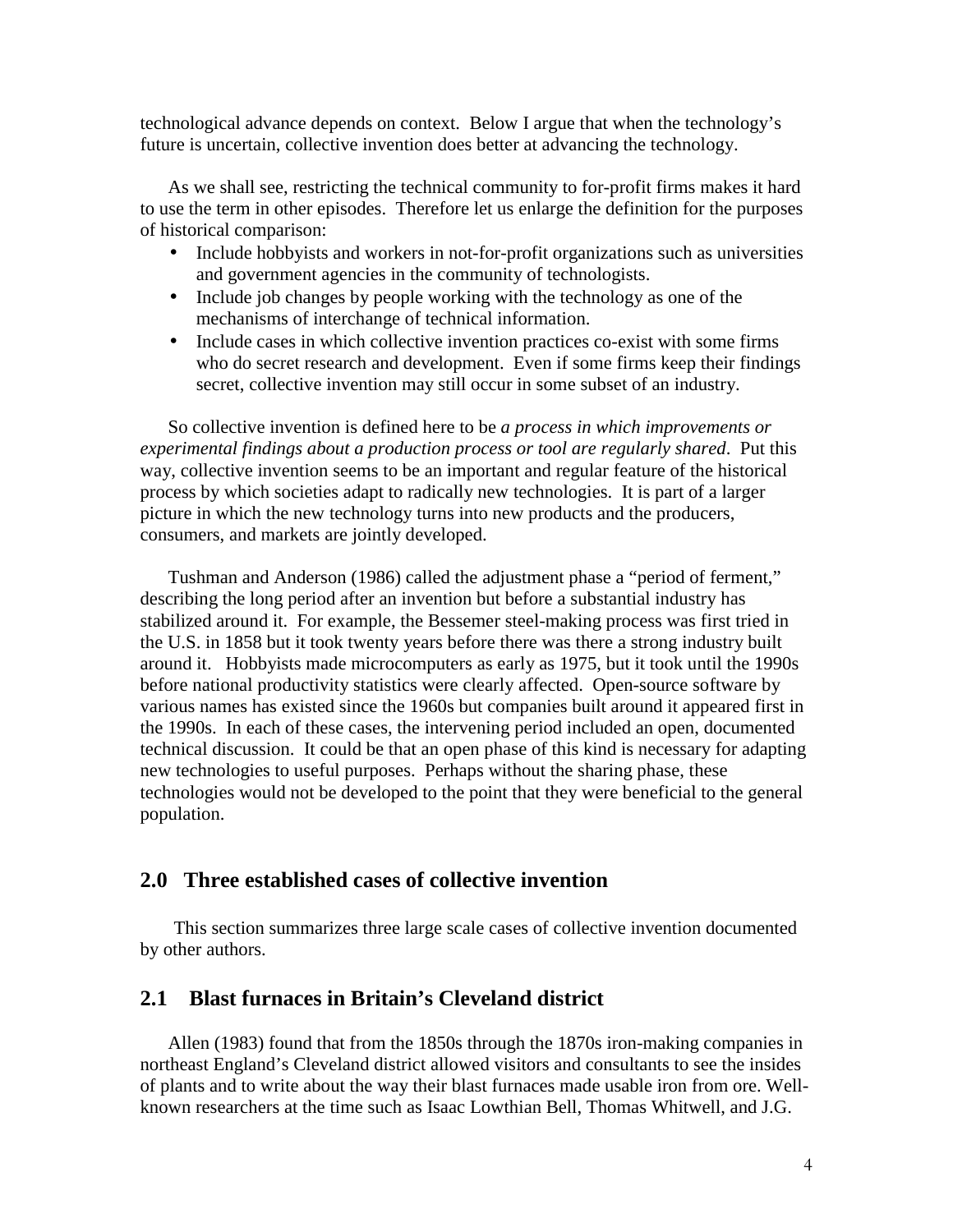Beckton published information about the designs, size, temperature, and contents of blast furnaces. The information came from observing production, not from formal research efforts. Publications and well-informed consultants helped establish which blast furnace designs used fuel most efficiently. Plant designs evolved to have taller furnace stacks (filled with the input materials) and toward hotter and hotter furnaces. The design changes were not generally patentable because of the nature of the technology.

Since plant design was a natural area of competition one might have thought the owners of blast furnaces would each prefer to keep this information secret. But Allen concluded that through the sharing process firms could reasonably expect to learn more valuable information than they gave up, and therefore each firm preferred such information be made public over taking the risk of shutting it down by withdrawing. The collective invention regime substituted for research and development spending. Furnace efficiency improved over time. Allen found that little of this improvement was caused by private research and development efforts. He attributed most of the productivity improvement in blast furnace practice over time to the sharing of information which he called collective invention.

## **2.2 Steam engines discussed in Lean's Engine Reporter (1811-1904)**

Steam engines had been around since 1712 but in 1769 James Watt patented a new, much more efficient design for them. Despite legal attacks on his patent, it was upheld until 1800. Mine owners in the Cornwall region of England used steam engines to pump water out of mines, sometimes using illegal copies of Watt's design. Mine owners and steam engine makers resented Watt's unwillingness to license the invention cheaply. After Watt's patent expired they could legally make modifications to the design. There was an explicit debate on alternative forms of intellectual property rights among the steam engine engineers. Few actually filed patents. Rather, there was a collective invention environment, as shown by Nuvolari (2002).

Starting in 1811 there was a publication read by the Cornish steam engine makers, called *Lean's Engine Reporter* for its editor, Joel Lean. Its contents were technical comparisons of operating steam engines. Nuvolari (2001) establishes that the efficiency of steam engines improved substantially in Cornwall through this period, probably through many minor or unattributed innovations and discoveries by the steam engine engineers. Collective invention sustained by the *Reporter* thus supported useful engineering improvements.

#### **2.3 Open source software development since the 1980s**

A contemporary example of collective invention is open source software development. In such a project the human-readable source code files are published on a computer network. Source code files, usually written in a standard computer language,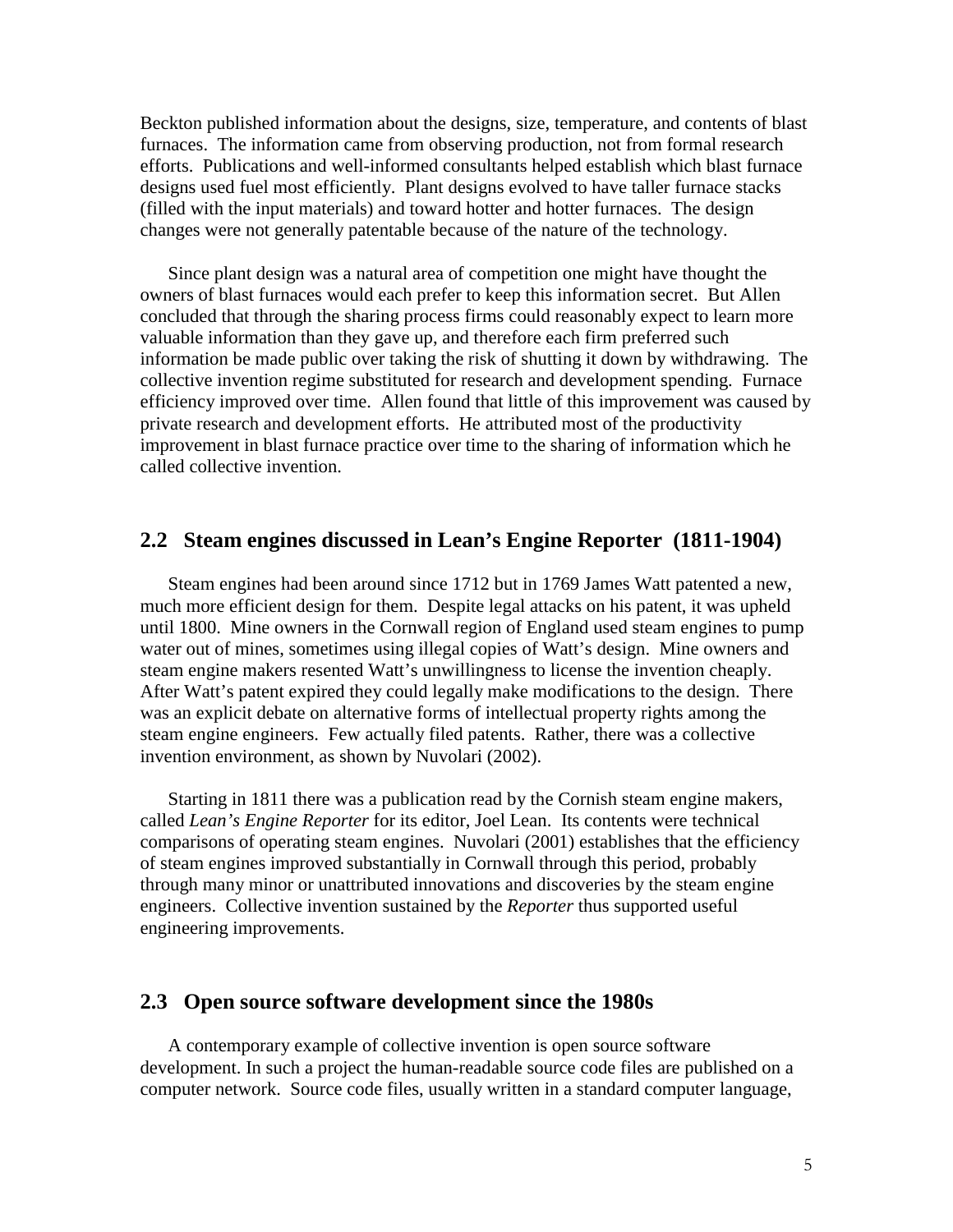are given to specialized development tool programs, such as compilers, assemblers, interpreters, and linkers, which generate the machine-readable executable program.

Sharing the source code is useful insofar as it makes possible ongoing improvements by many programmers. Users may alter the program for their specific purposes. Sponsors of open source projects usually copyright the software in such a way that other developers cannot copyright programs using the open source code. This is a powerful mechanism to support collective invention because it is common knowledge that some later improvements will become part of the shared code.

The moderators of changes in a chunk of source code, also called its owners, determine the final choices in released versions of the software. Users may make a version different from the released, certified one. One criterion of a moderator's success is whether the moderator can avoid the project's source code "forking" into permanently divergent, partly-incompatible versions. If that happens, the mutual benefits of having one standard which improves over time are partly lost.

Several roles and institutions support collective invention in open source projects:

- Web servers are a venue for storing and distributing the technology.
- Special copyrights apply to most open-source projects, and intellectual property issues are confronted explicitly.<sup>4</sup>
- The relevant programmers have similar development tools and the skills needed to use them.
- Source control programs track which programmer is changing the software.
- Moderators decide and control which of those changes stay in the source code.
- Culturally, experimentation is welcome, and the developers are not scheduled or in other ways restricted from experimenting. This is one way that open source projects differ from many corporate projects.

Collective invention is easier in open-source software than in the earlier episodes. Software technology is quicker and easier to transfer over a network between participants than were the other technologies which were shared through documents. Also, shared source code is relatively easy to convert into a usable program, whereas a blueprint or description of a blast furnace cannot automatically generate a plant. In software, the content under discussion is the technology itself, not descriptions of it.

These three accounts, of blast furnaces, steam engines, and open source software, were drawn from an established literature. The next sections discuss two additional cases.

------------------------------------------------

<sup>&</sup>lt;sup>4</sup> Pavlicek (2000) and opensource.org have examples of these special licenses to which a user must agree to legally use the source code. In the U.S. source code files are automatically copyrighted at the time they are first written, in the absence of specific rules otherwise.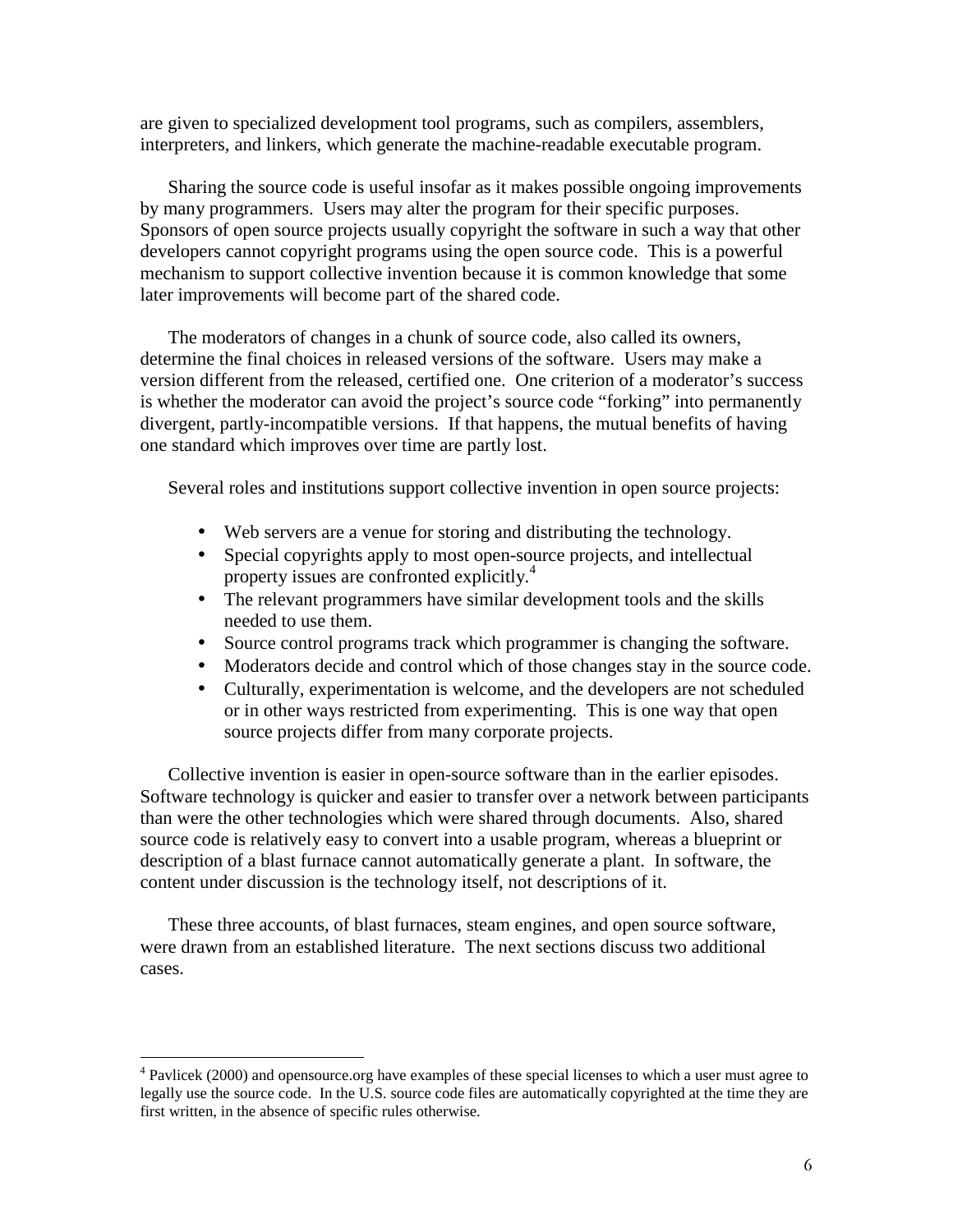#### **3.0 Bessemer steel in the U.S. (1866-1885 and beyond)**

British inventor Henry Bessemer announced a new steel making process in 1856. He correctly foresaw it would be a quick, high volume, fuel efficient approach and trod lightly on the fact that it hadn't actually worked yet. After some further innovations with others, it developed into a thriving business in the 1860s. It took longer to transplant the technology to the U.S., which took another wave of innovations.

Several institutions served to aid collective invention in the U.S. technology. First, several new industrial journals and organizations arose during this period when mass production steel technologies were being adopted. The open-discussion environment in the British iron and steel industry may have been a model for its extension in the U.S., leading to collective invention on both sides of the Atlantic. Second, famous engineer Alexander Holley ran a consulting practice which pooled the key patents for Bessemer steel manufacture so members of one licensing organization would have access to them all. Holley himself designed most of the first fifteen Bessemer steel plants though they had different owners. Third, job turnover was high in the industry, so many employees had diverse experiences drawn from previous employers.

Huge demand for steel rails for railroad construction sustained the industry through a depression that started in 1873. Production quantities rose dramatically, as shown in Figure 1. The technologies in use improved quickly, and the price of Bessemer steel fell from over \$100 per gross ton of rails in 1870 to about \$60 in 1880. Below we consider the institutions that enabled this collective invention.

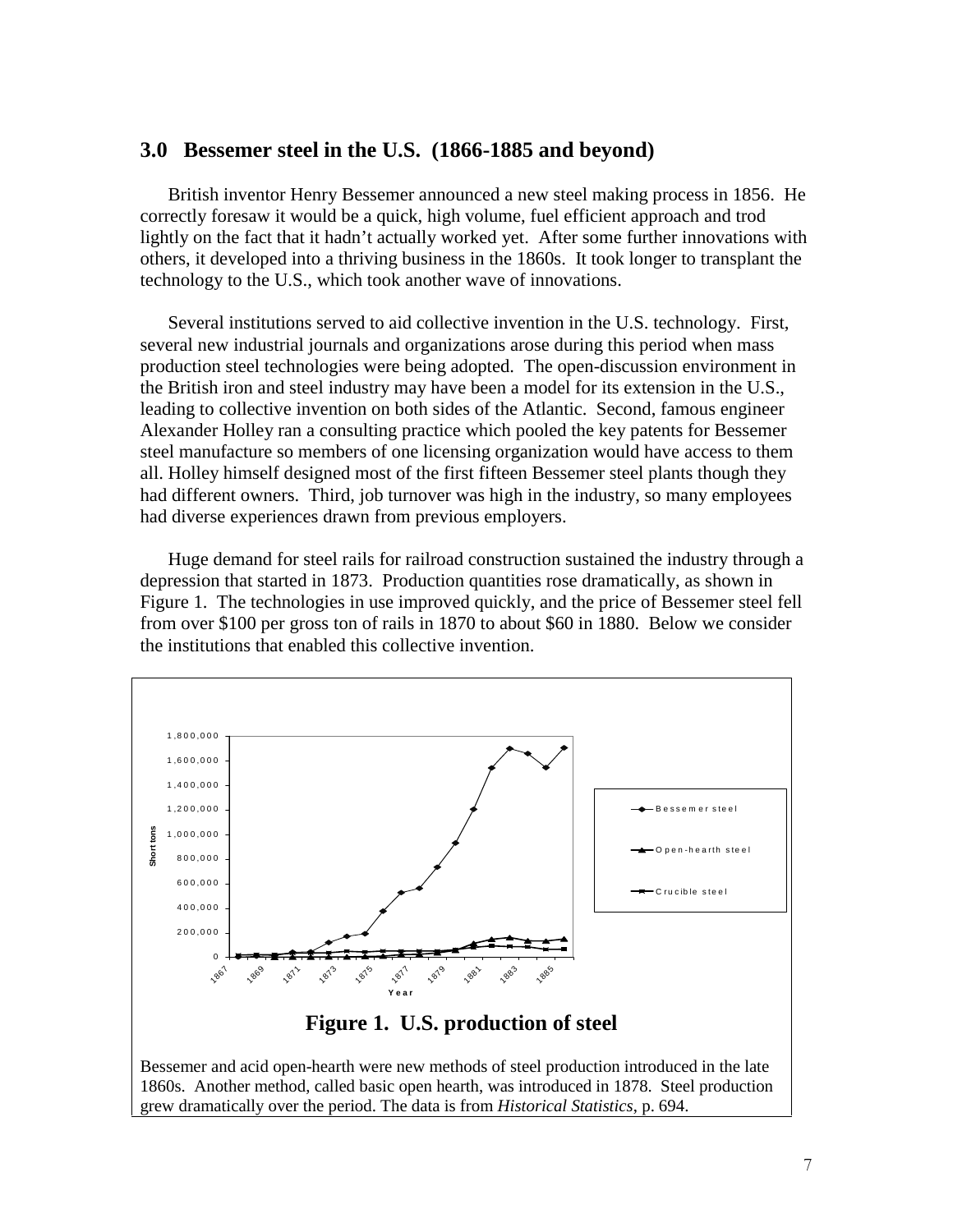# **3.1 New journals and organizations**

Metallurgical knowledge in U.S. industry was very imperfect in 1865. Standard textbooks on iron metallurgy in the U.S. had errors (Gordon, 1996, pp. 214-219, 297-8, and 314-316). It was not fully understood that the smelting process by which iron ore was converted to usable iron involved not only melting the iron but also chemical transformations which burned the carbon away. Iron and steel managers did not generally acknowledge the value of having chemists researching the subject, particularly in the U.S. By 1880, the situation had changed permanently. Standard textbooks had improved greatly and the subject of iron metallurgy was better divided into what was in fact known, and what was not understood but under study.

These improvements in knowledge in the industry occurred partly because of active investigation by professionals into iron and steel making, great demand from the railroads for iron products, and a set of iron and steel-making methods that was more diverse than before or afterward. Several professional associations were formed. Active discussion about metallurgy was documented in their journals. Institutionalizing innovation and communication in these ways could have helped change interaction to make it look more scientific rather than craft-oriented or industrial. Thus these journals and associations supported collective invention.

In Britain at the same time, the Iron and Steel Institute was formed and began to publish its periodical, the Journal of the Iron and Steel Institute, in 1869. It is possible that this publication inspired the American parallels, but it is more likely that the Americans were responding to a similar challenge, which was the need to understand and develop iron and steel technology better. Because of the new Bessemer, open hearth, and other processes there was more diversity in iron and steel production techniques than previously. The diversity later declined in a kind of shakeout.

The American Institute of Mining Engineers began in 1871 to publish the *Transactions of the American Institute of Mining Engineers* (TAIME). This journal was devoted principally to metallurgical subjects, especially iron and steel. Membership grew rapidly. The *Transactions* listed its members, about 700 in 1878 and about 1000 in 1880. To understand the nature of the publication, I reviewed the parts of 1878-1880 issues that discussed iron metallurgy and industrial processes.

The contents of the *Transactions* were technical, as opposed to discussing the affairs of the Institute, industrial personnel, or business matters. Readers were assumed to have a serious interest in the subject, and rarely did articles have an introduction or conclusion designed to draw in a passing reader. A number of the papers were presented at Institute conferences. Commentaries by discussants in the *Transactions* contained frank disagreements, politely but sharply written. The publication includes articles by directors of research, chemists, superintendents, and engineers. Membership included both PhDs (identified as such in the journal) and practical engineers who had not finished secondary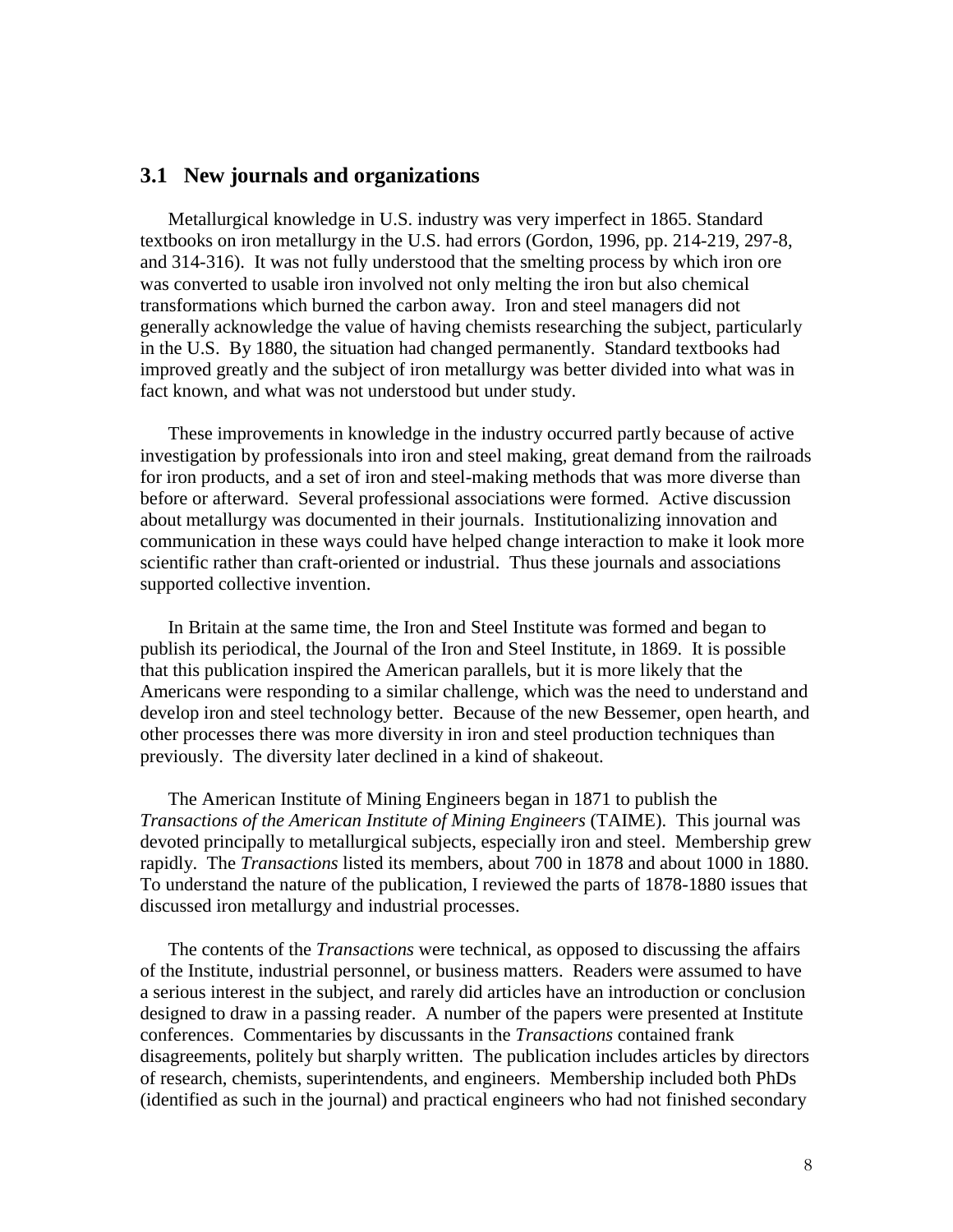school.<sup>5</sup> The text was formally written and readers were presumed to have some knowledge about the production and use of iron materials and rails, but not much of chemistry. Writers referred frequently to numerical evidence and to their experience. Many of the writers were well known figures in the industry rather than scientific specialists. The articles tended to be very empirical and specific about details of measurement.

Many articles had graphs or tables of data. Occasionally they had diagrams of plant or equipment. Some of the diagrams were so large that the reader had to unfold a page many times to see it completely. Other articles had a number of chemical formulas or mathematical equations. Diverse sources of specialized knowledge were welcome, clearly including input from steel users and customers.

Here are a few short examples of articles in the TAIME in the 1878-1880 period, and one extended example.

- There was a discussion of what technical training apprentices in technical professions should receive. Comparisons were made to the practices in Germany.
- A 94-page glossary of mining and metallurgical terms was published.
- The superintendent of a steel smelting department described specific improvements his firm had made to the ladles that held molten iron or steel for casting.<sup>6</sup> A discussant identified one that seemed to be novel and important. Apparently it was not patented.
- On the basis of blast furnace evidence a professor showed evidence supporting a theory of the heat generated by combustion as a function of carbon and oxygen inputs and rejecting a widely held alternative theory.<sup>7</sup>
- Well-known engineer Alexander Holley described a new machine at the U.S. Arsenal in Watertown, Massachusetts which could test metal parts, and advocated that his fellow engineers try to persuade Congress to fund its availability to make machinery better and safer.<sup>8</sup> His text took on some energy: "Machinery in vessels, on railways, in the floors of great factories and theatres plunge down among broken columns, torturing and killing men and women in their debris. Is it not probable that the tenth part of the money damages paid for these disasters, if expended in the means of prevention indicated . . . would very largely reduce this record of bankruptcy and death?" By its rules the AIME could not take a stance on a political question so Holley asked his colleagues to act as individuals and as representatives of companies.

------------------------------------------------

<sup>&</sup>lt;sup>5</sup> For example, John Fritz, a noted inventor and the superintendent of one of the largest steel firms, had worked as a blacksmith's apprentice starting at age sixteen. Engineer and inventor Captain Bill Jones published in the journal although he had apprenticed to an ironworks at the age of ten. These men seemed never to have returned to school (McHugh, p. 219 and p. 235).

<sup>&</sup>lt;sup>6</sup> Herrick, J.A. "Improvements in the appliances for venting molten steel or iron from a casting-ladle or shoe." TAIME, 1878, pp. 13-15.<br><sup>7</sup> Church, John A. "The mode of combustion in the blast-furnace hearth." TAIME, 1878, pp 33-44

<sup>&</sup>lt;sup>8</sup> "The United States testing machine at Watertown Arsenal", TAIME, 1878, p. 261.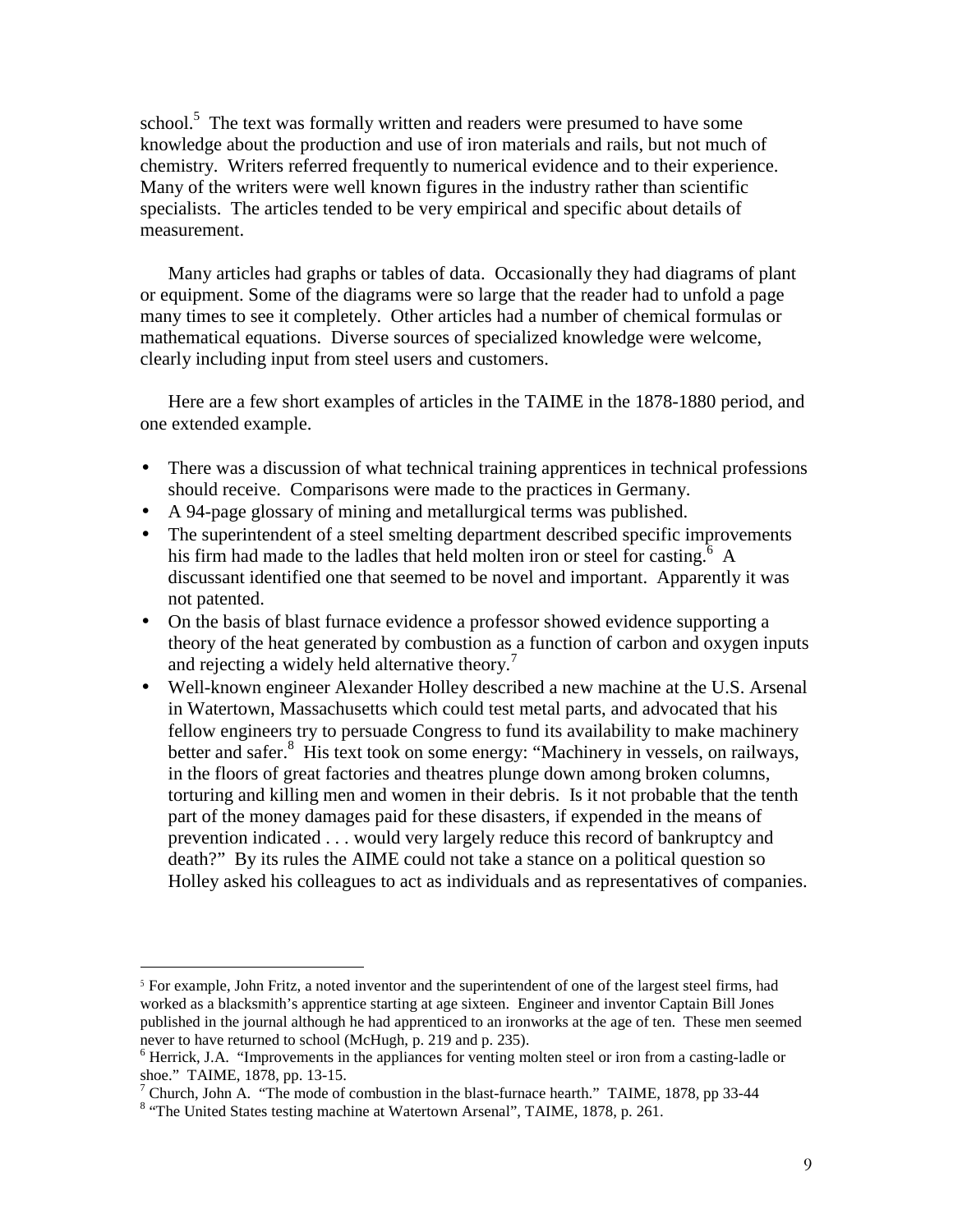A kind of technical community had formed, with some warmth, like a freewheeling email discussion in the open source software context.

One particular set of articles is especially relevant to the developments in iron and steel. Pennsylvania Railroad's research director Charles B. Dudley wrote a lengthy paper on the subject of how impurities affected the survival of steel rails. The paper and comments by others were printed in the TAIME journal. The subject drew a dozen further commentaries in a later issue, and was central to the growing success of steelmakers in feeding the demands of the growing railroads. The superintendent of a prestigious and successful plant, Robert W. Hunt, wrote to say Dudley's sample was too small and to dispute specifics of Dudley's work with his own numerical support, and gently impugning the value of a laboratory contribution to an industry with practical experts such as himself. Well-known engineer W.R. Jones, of a competing plant, supported Dudley with certain reservations. Jones compared Dudley's findings to those of French metallurgists. He expressed the concern that American steelmakers were too secretive and shared what he thought was the best formula. A Columbia University professor deemphasized the importance of chemistry, which Dudley had studied, compared to the physical and mechanical microstructure of a rail in determining its robustness. This point of view was justified by later developments, according to Gordon (1996). Holley commended Dudley but recommended testing a sample a hundred times larger, and made a comparison to the practices of European rail makers. Another steel works engineer had another small sample of steel rails analyzed by three different chemists and submitted the results in his commentary. Another expert ran a least-squares regression, apparently by hand, on Dudley's data. There were 23 observations of three measures of reliability (the dependent variables) on the quantities of silicon, manganese, carbon, and phosphorus (the independent variables). A subsequent commentary criticized any analysis that did not take quantities of sulfur and copper into account. Several other professors and professionals wrote in with varying sources of authority. The discussion took over 130 pages.<sup>9</sup>

It is useful to note the diverse backgrounds of the participants, the diverse sources of information, and the process of this particular discussion. Participants included obscure experts as well as well-known ones. Attention was focused firmly on the problem of what made good steel railroads. The seriousness and enthusiasm of the participants suggests that they were making serious efforts to win the respect of one another through this process. A reader of this discussion can expect that the discussion would not get mired forever in detail. Through the open discussion, empirical findings would become established in a few years and a consensus on the facts or a design standard would emerge.

Other professional associations related to the developments in iron and steel appeared in the 1865-1880 period. In the late 1860s a professional association of civil engineers began. Alexander Holley co-founded the professional association of mechanical engineers in the 1870s. Its journal, the *Transactions of the American Society of* 

<sup>&</sup>lt;sup>9</sup> "Discussion on steel rails," TAIME, 1879, pp 357-413 and 529-608. The series of articles reads like a thread on a Usenet bulletin board, but the phrasing is more formal.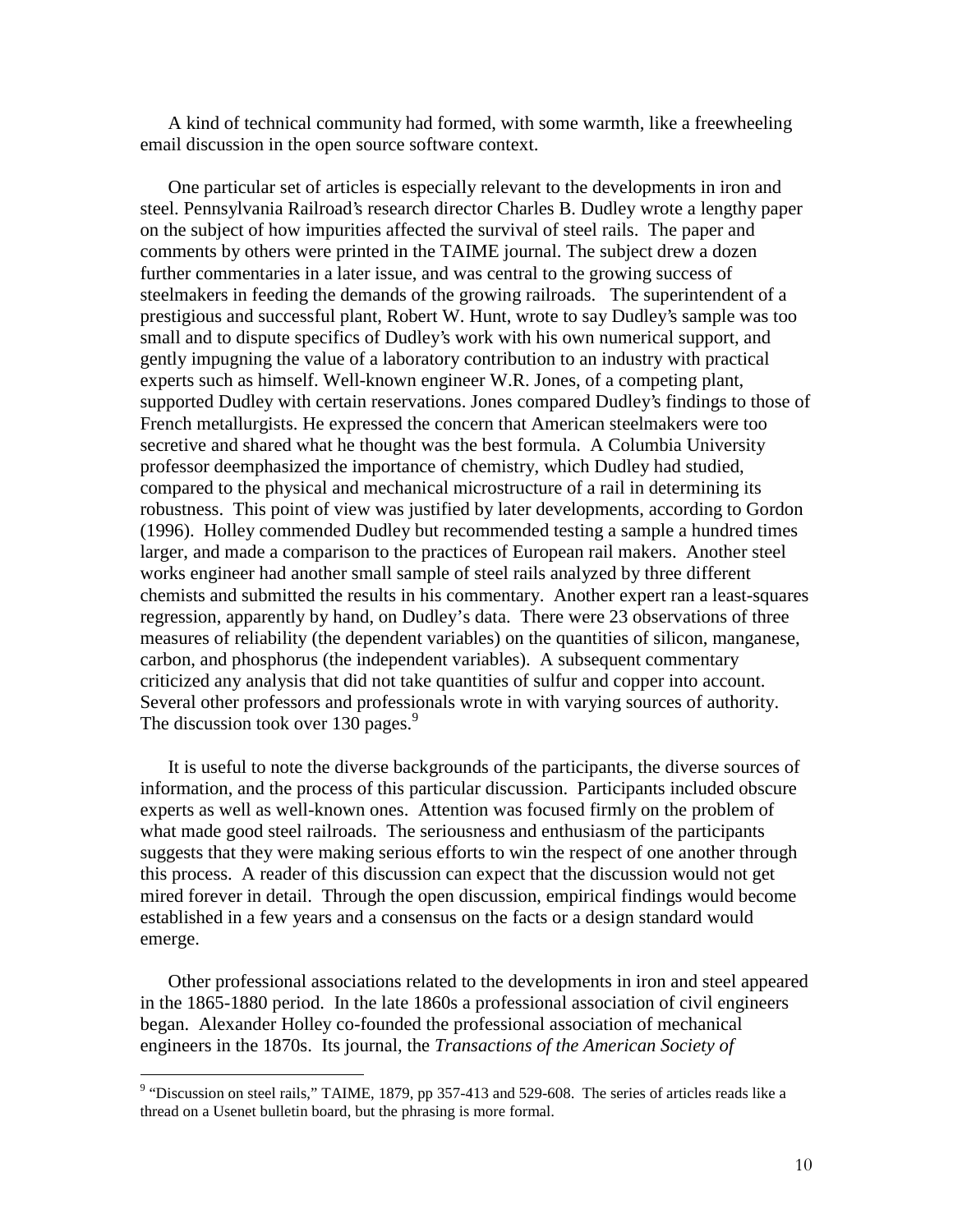*Mechanical Engineers*, began publication in 1879. And in 1880 the *Journal of the United States Association of Charcoal Iron Workers* began. Each of these had discussions about iron and steel materials, equipment, and processing.

# **3.2 The Bessemer patent pool and Holley's consulting practice**

Litigation over the scope and definition of key patents held by inventors William Kelly, Henry Bessemer, and Robert F. Mushet delayed the development of Bessemer steel in the U.S. until after it was an established technology in Britain. A series of agreements beginning in 1866 defined a "patent pool" arrangement in which licenses to key U.S. patents were held in common by the Bessemer Association which paid fees through to the inventors and existing licensees. For \$5000, a firm could join the Association and not have to worry about specific patent rights. This was a small fraction of the setup costs of a plant (at least \$80,000) and was therefore not prohibitive. In practice member firms also licensed their own patents on improvements to the Association and thus its other members. American engineer Alexander Holley, a principal organizer of this patent pool, patented ten improvements in Bessemer plant design and process over the next fifteen years and made them available through the association. Holley published technical reports through the Association about approaches and experiments in applying these technologies. The presence of a newsletter did not mean it was easy to keep up, because much of essential knowledge was tacit, requiring experience with the new technology itself.

Holley's reports were intended for licensees only, but they may have been more widely available since the existing licensees would receive revenue from any new licensee. Holley was asked to join many projects. His role as an inspirational figure was analogous to some highly visible editors of early scientific journals. For example, entrepreneurial editor Frederick Oldenbourg personally financed the first major English scientific periodical *Philosophical Transactions* for many years starting in 1665 (Kronick, 1976). Holley also visited experts at their own plants, sometimes without warning, when he was thinking about a hard problem (McHugh, p. 230, note 20).

Holley's reports were brief and technical, and explicitly intended for his clients, not for widespread publication. One (Holley, 1875) described the steel works plant of the British firm Brown, Bayley, and Dixon. It began: "I will . . . confine my remarks to those features of machinery and practice which we may advantageously copy or avoid." The 18-page document was functional and instrumental, densely packed with descriptions of structures and equipment. Scores of measurements, percentages, weights, and costs for materials were listed. Holley thought highly of some aspects of the plant design: "The arrangement for removing slag, etc., from the pit is the best I have seen anywhere" (p. 4). Holley wrote that the pressure pump was troublesome, like other English pumps, and that with respect to the steel-making process: "There is no novelty whatever in the process as conducted here. Spectrum analysis is never used" (p. 12). It is not clear what Holley exchanged to the firm to get permission to see their plant, but perhaps he shared previous reports with them or provided consulting services.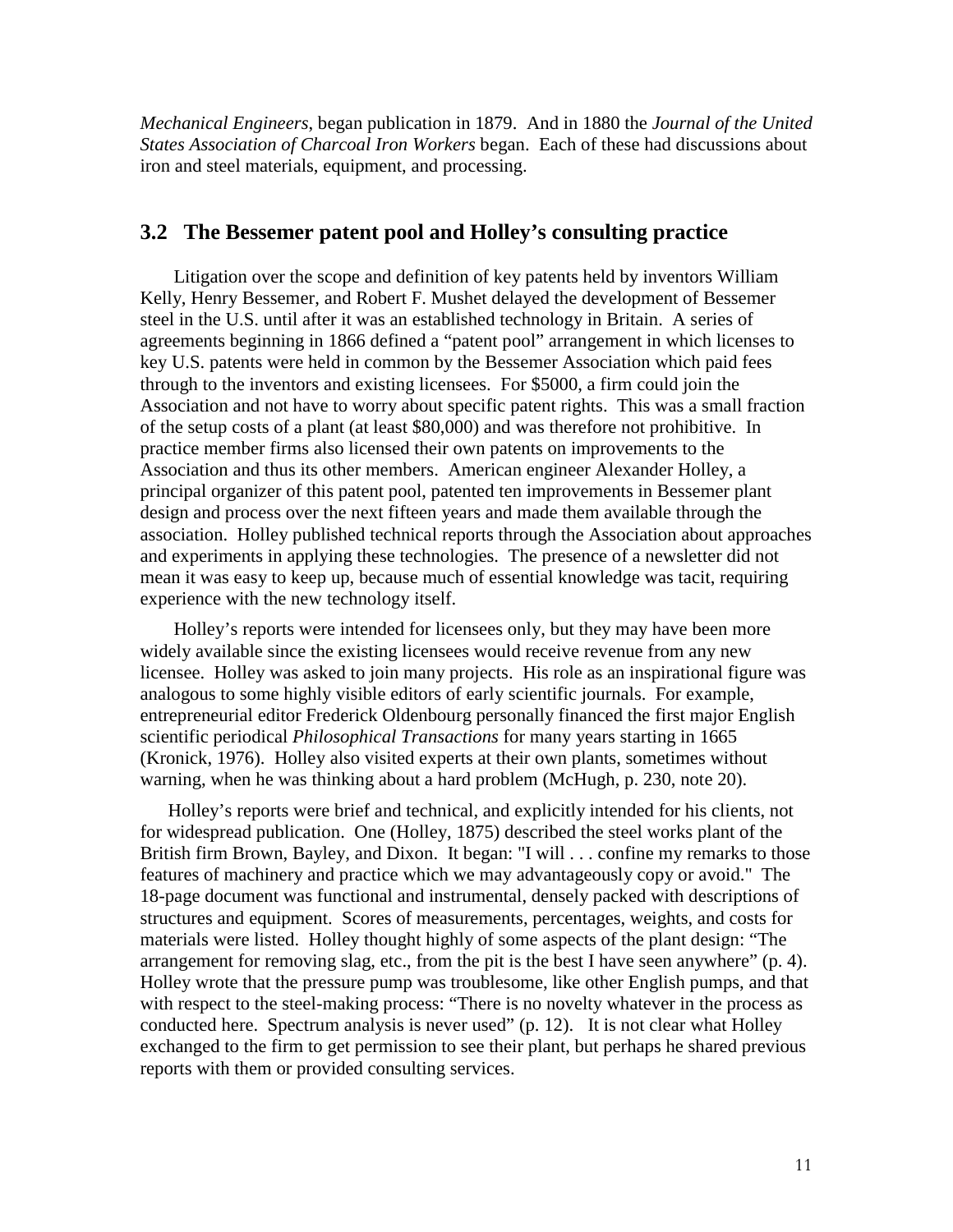In 1877, the eleven surviving Bessemer steelmaking firms in the U.S. combined patents to form a joint subsidiary, and ceased to advertise licenses for the remaining Bessemer patents.<sup>10</sup> New entrants did eventually appear, but they had to pay higher royalties than the existing ones. Prices for steel and for rails continued to fall despite output quotas set by the rail pool because production costs fell and new sources of raw materials were discovered.

This is a case in which institutions of collective invention – Holley's reports and consulting practice – were shut down by an increasingly oligopolistic industry. In 1881, Andrew Carnegie's firm began acquisitions which resulted in the 1900 merger that created the giant firm U.S. Steel.

#### **3.3 Job turnover**

------------------------------------------------

In the 1870s, iron and steel managers and technical experts often changed employers. Almost any experienced worker had worked somewhere else earlier (McHugh, 1980). Employers seem to have treated this as acceptable and usually remained on friendly terms with their former staff. Those who did not leave knew other engineers outside the firm. Indeed "the five or six top engineers of the industry [met frequently] to discuss common problems" (Temin, 1964, p. 133).

This is an aspect of collective invention even if the firms would have preferred that it did not happen. No one firm or person controls turnover. An ongoing flow of departures support a general collective invention regime, and this may be the result of institutional structures or an equilibrium outcome.

It has likewise been observed that Silicon Valley firms learn from one another through the rapid movement of employees and contractors between them, perhaps against their will. In social science research it has been found that employees with longer tenure at their current employer are more productive, but here we see a situation in which productivity-enhancing efforts to the region are aided by high turnover (thus *low* measured job tenure) for the individual at a particular job. This could be a general phenomenon in these environments or just arises from the selection of these perhaps ambitious individuals who seize new opportunities.

# **4.0 The Homebrew Computer Club (1975-1985)**

When computer chips were first made small, powerful, and cheap enough to make it possible to build calculators and something like computers with them, a number of clubs of hobbyists appeared across the U.S. to do this and discuss it. The Homebrew Computer

 $10$  Accused by a newspaper of forming a monopoly, industry titans pleaded (a) that they feared overproduction, (b) that they were being taken advantage of, and (c) that in any case they had not arrived at an agreement. It is clear that there was an attempt to agree, though its success is not known. All the facts of this paragraph are taken from Temin (1964), p. 175.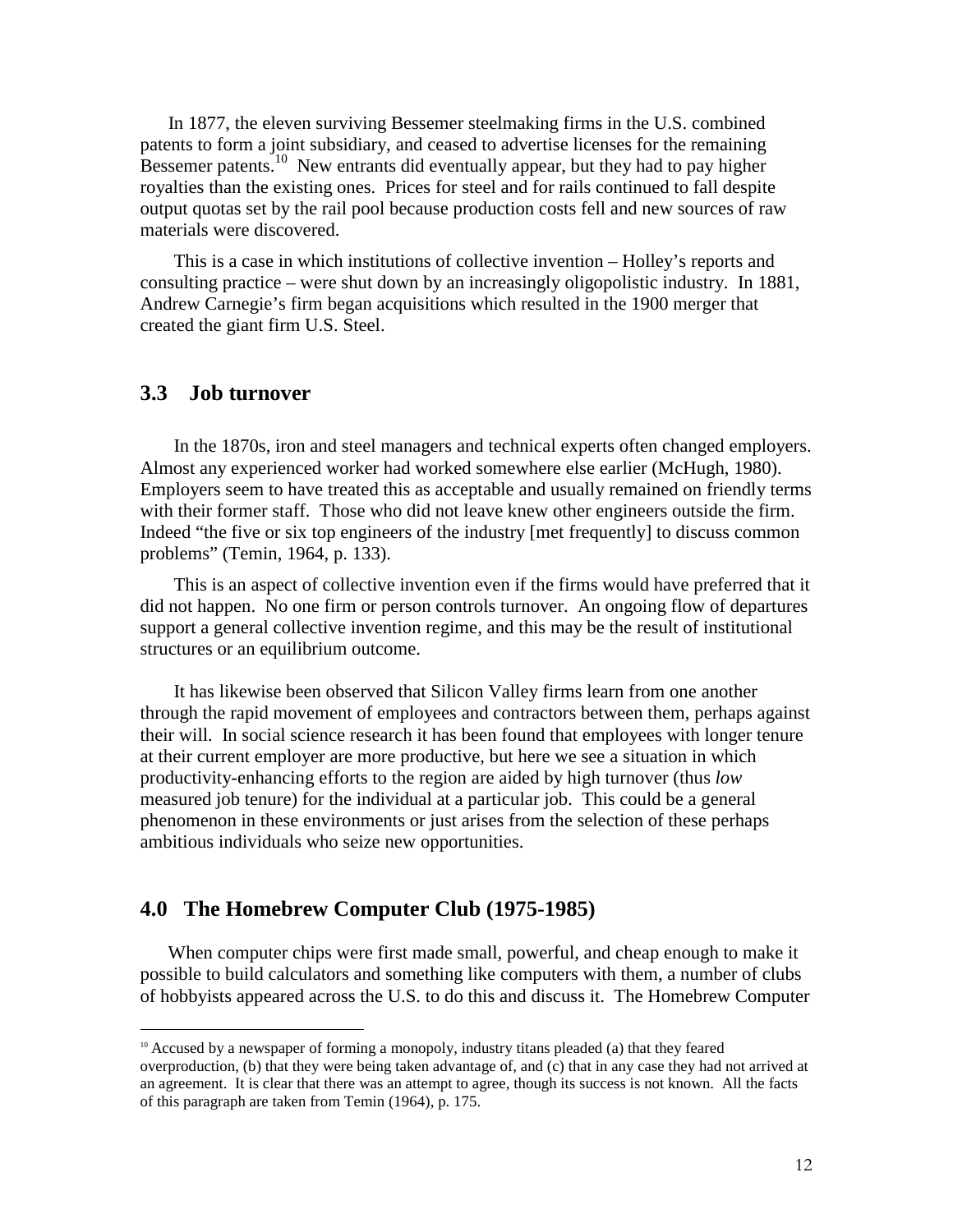Club was an important one. It met at Stanford University starting in 1975, following the invention of the microprocessor but before there was a personal computer industry. Computer designer Lee Felsenstein moderated meetings. The group also had a newsletter. The Homebrew club was described vigorously by Freiberger and Swaine (1984) (henceforth FS84) and Levy (2001) from which the quotes below were drawn.

"The group had no official membership, no dues, and was open to everyone. The newsletter, offered free . . . became a pointer to information sources and a link between hobbyists." (FS84, p. 106) Homebrew meetings included a presentation, often of a demonstration of a club member's latest home creation. Then there was "the Random Access session, in which everyone scrambled around the auditorium to meet those they felt had interest in common with them. It worked brilliantly, and numerous companies were formed. A remarkable amount of information was exchanged at those meetings, and much information had to be exchanged; they were all in unfamiliar territory." (FS84, p. 106) Members were drawn to the hands-on experience of making computers and understanding the component parts. Few focused on the theory of computing, or even the social effects of computing.

Hundreds attended regularly by the end of  $1975$ .<sup>11</sup> Some members foresaw great potential for microcomputers. One member described himself and other Homebrewers as a pivotal in something like the industrial revolution.

The Homebrew Computer Club was not merely the spawning ground of many Silicon Valley microcomputer companies. It was also the intellectual nutrient in which they first swam. Presidents of competing companies and chief engineers would gather there to argue design philosophy and announce new products. Statements made at Homebrew changed the directions of corporations. Homebrew was a respected critic of microcomputer products. The Homebrewers were sharp, and could spot shoddy merchandise and items that were difficult to maintain. They blew the whistle on faulty equipment and meted out praise for solid engineering and convivial technologies. . . .

After Homebrew meetings, the most fanatical of the members went to a local beerand-burger place known as the Oasis – everyone just called it 'the O.' They sat in wooden booths at wooden tables, surrounded by the deeply carved initials of generations, and drank beer and argued computer design. They ignored the fact that they were competitors. There were a lot of things to learn in developing this new kind of product, and they weren't about to let economic issues get in the way of learning all they could. (FS84, pp. 108-111)

There were great differences in the talents, prior experiences, and resources of various members. Steve Wozniak's early experience there was that he didn't know enough: "The others were talking about the latest chips: the 8008 and the 8080. Woz felt lost. He hadn't heard of them. But he had designed a video terminal and the club was interested..

------------------------------------------------

 $11$  Saxenian, p. 34. At one meeting it was estimated that there were 750 people attending. (FS84, p. 106). This author attended a Homebrew meeting in the late 1980s which had perhaps 150 attendees. By then most demonstrations were conducted by companies, not by hobbyists.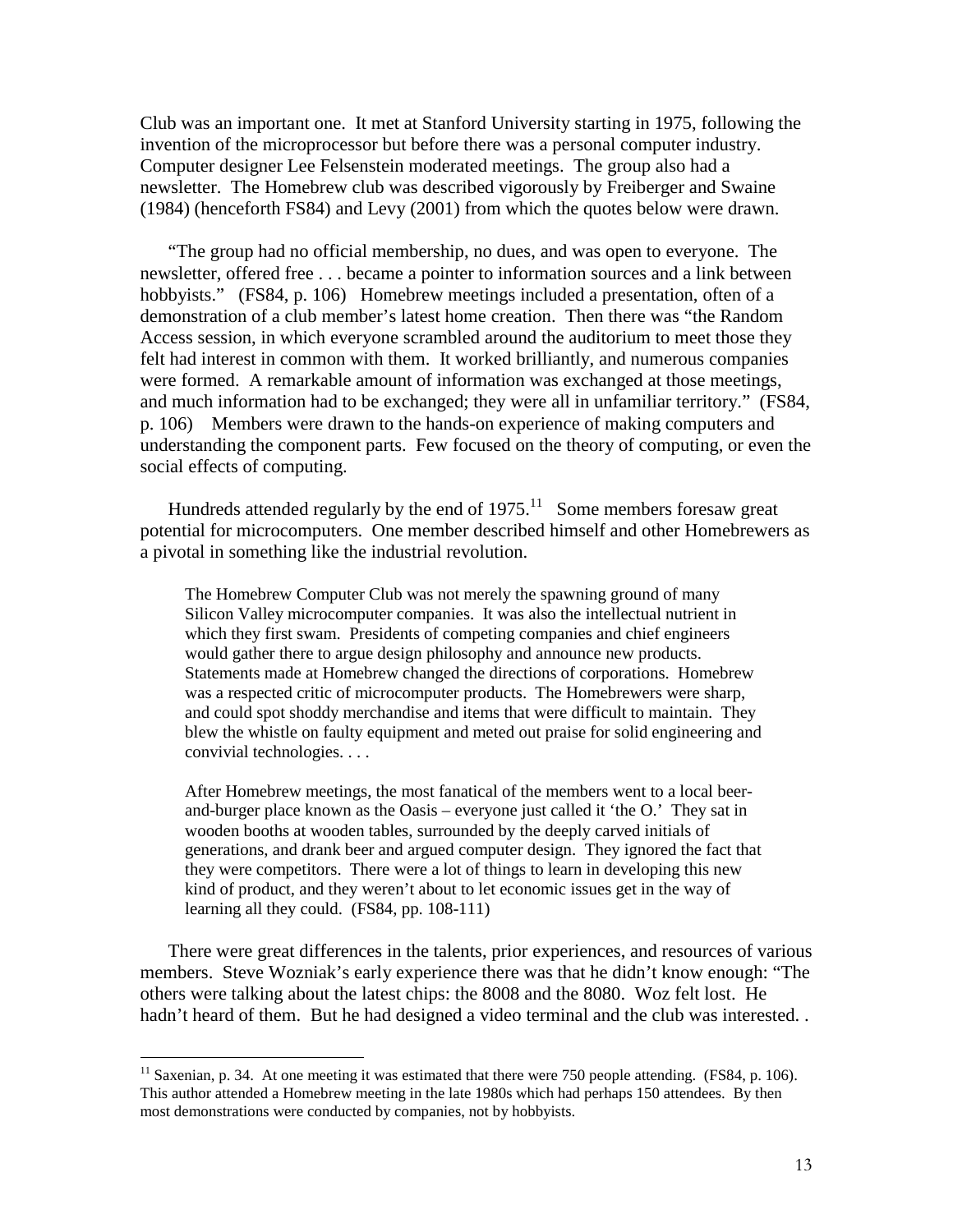. . 'It changed my life,' Woz would later recall. 'My interest was renewed, and every two weeks the club meeting was the big thing in my life.' . . . Woz couldn't afford an Altair [the first microcomputer kit], but he watched with fascination." (FS84, p. 211)

Later he built his own. Wozniak "brought his computer to Homebrew and passed out photocopies of his design so that others could duplicate it. Like a perfect hobbyist, Woz believed in sharing information. The other hobbyists were indeed impressed . . . . He called his machine an Apple." (FS84, p. 212) Wozniak and Jobs formed the Apple Corporation and hired fellow Homebrew members Chris Espinosa and Randy Wigginton.

Writing about the innovative strength of Silicon Valley, Saxenian (1994, p. 34) identified the Homebrew Club as one of many expressions of a culture of sharing technology. That Silicon Valley culture had been described as free-flowing before the Homebrew Club existed and was not caused by the club. But the Homebrew Club was one important institution among many that supported collective invention. The products of this environment later supported tremendous economic growth. Not only did the club make technical information available and interpretable, but it was part of the general enterprise for innovators and potential innovators to meet. It was generally understood that the most effective way to benefit financially from an innovation was to get a product to market quickly, and to set engineering standards if possible. Legal protections like patents were viewed with suspicion and took more time to arrange and to use as defenses.

Homebrew evolved. Members who had started companies stopped coming, partly because keeping company secrets would be uncomfortable at Homebrew. Keeping secrets for private advantage violated what Levy (2001) called the Hacker Ethic -- that information should be freely available. From Levy (2001), p. 269:

No longer was it a struggle, a learning process, to make computers. So the pioneers of Homebrew, many of whom had switched from building computers to *manufacturing* computers, had not a common bond, but competition to maintain market share. It retarded Homebrew's time-honored practice of sharing all techniques, of refusing to recognize secrets, and of keeping information going in an unencumbered flow. . . . they had secrets to keep. [One former Homebrewer said] ". . . people would ask you about the company, and you'd have to say, 'I can't tell you that.' I solved that the way other people did  $-I$ didn't go. I didn't want to go and not tell people things. There would be no easy way out where you would feel good about that. . . . .

It no longer was *essential* to go to meetings. Many of the people in companies like Apple, Processor Tech, and Cromemco were too damned busy. And the companies themselves provided the communities around which to share information. Apple was a good example. Steve Wozniak and his two young friends, Espinosa and Wigginton, were too busy with the young firm to keep going to Homebrew.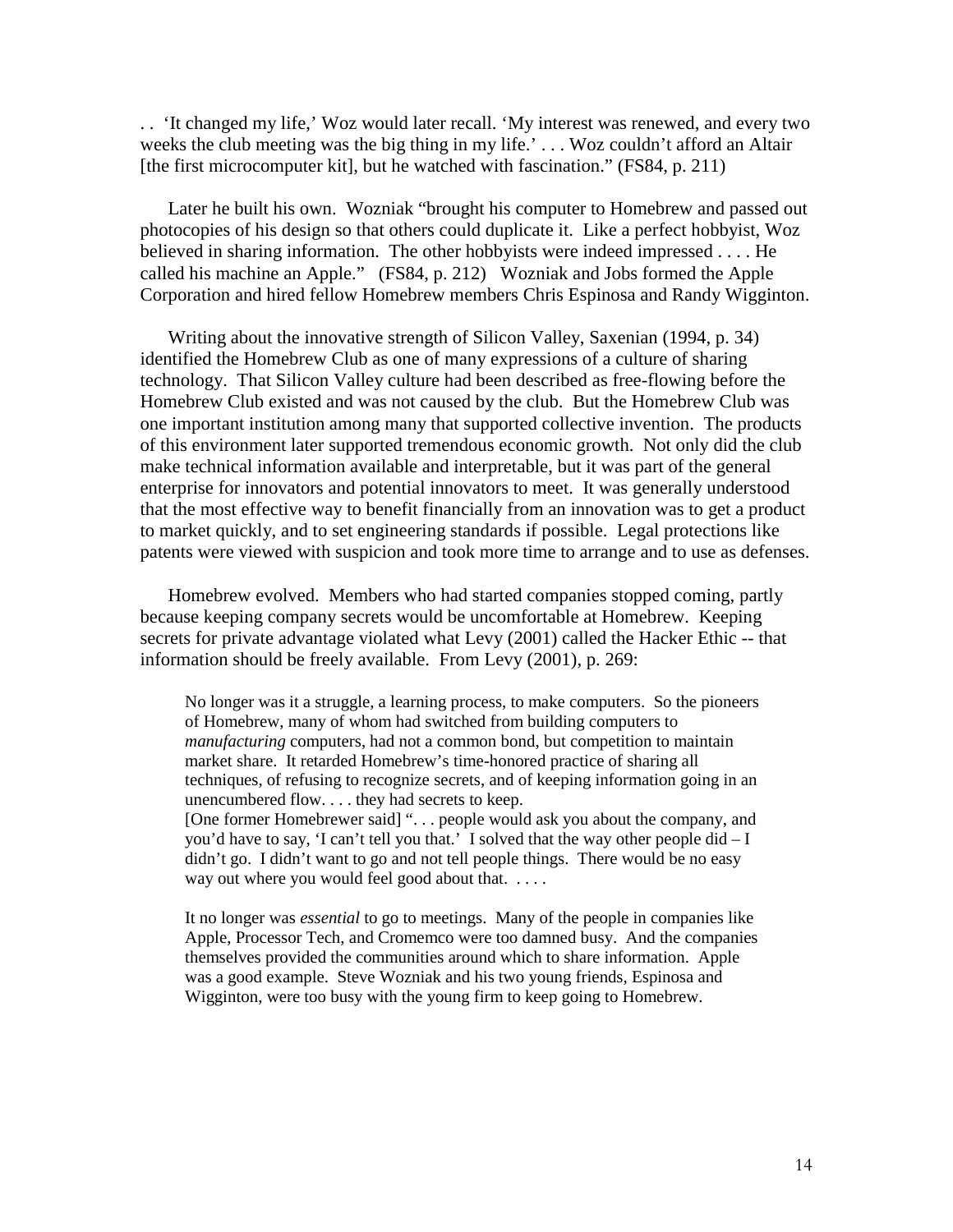## **5.0 Common elements of these histories**

Let us back out from the specifics of the steel case and the personal computers case, to think about the general phenomenon and how the term "collective invention" applies. In these cases, engineers were optimistic about the future of the technology but did not know for sure how it would develop. The future nature of products, production processes, and markets was not clear, or was not commonly known. Visions of that future varied and at least some were wrong. This is *technological uncertainty*, which characterizes the cases discussed above.<sup>12</sup>

To see this clearly, suppose instead that industry participants could forecast perfectly what technology they would be using ten years later. Then sharing technology through collective information-sharing institutions would be a bad idea -- sharing would not gain anything but could let trade secrets got out. Suppose a less-extreme thing, that industry participants didn't know the future course of the technology but were confident which research and development would find it. Then it would be most efficient and profitable for them to conduct that research and development privately, perhaps with partners, and to keep the results secret or to patent them. Collective invention does not seem to occur in contexts like those but rather when uncertainty is great, and the players cannot predict well at all.

These collective invention waves began with a new opportunity -- a new invention, or the expiration of a patent. Before the period of collective invention, either too little is known to interest those in search of a better product or process, or they are legally prevented from getting the resources to participate in the collective search. Once that opportunity is recognized, players are drawn in.

The collective search process creates an externality which creates a network effect: member A derives some indirect benefit and perhaps cost when member B joins. The expected gain of members probably grows with the size of the network. In the long run there could be gains to the larger society from the new technology through lower prices, employment opportunities, and the opportunity to tax new products.

A stylized time ordering of a wave of collective invention follows.

- A new opportunity opens from an invention, or the expiration of a patent.
- Then there may be a quiet period, in which some interested parties are aware of the uncertain potential of the newly adaptable invention.
- Collective invention institutions form, creating a social network.

------------------------------------------------

- A flow of adaptations (microinventions) follows, from hobbyists and firms.
- New firms appear, seizing opportunities to apply the new technology for profit.

<sup>&</sup>lt;sup>12</sup> A collective invention regime can exist in the absence of technological uncertainty. A firm might want to join a collective invention regime if it could not afford to conduct the required research, or if the payoff expected from conducting private research would not cover its costs. The information exchanges among mini-mill steel plants discussed by Schrader (1991) were of this type. But the cases discussed here have a different flavor.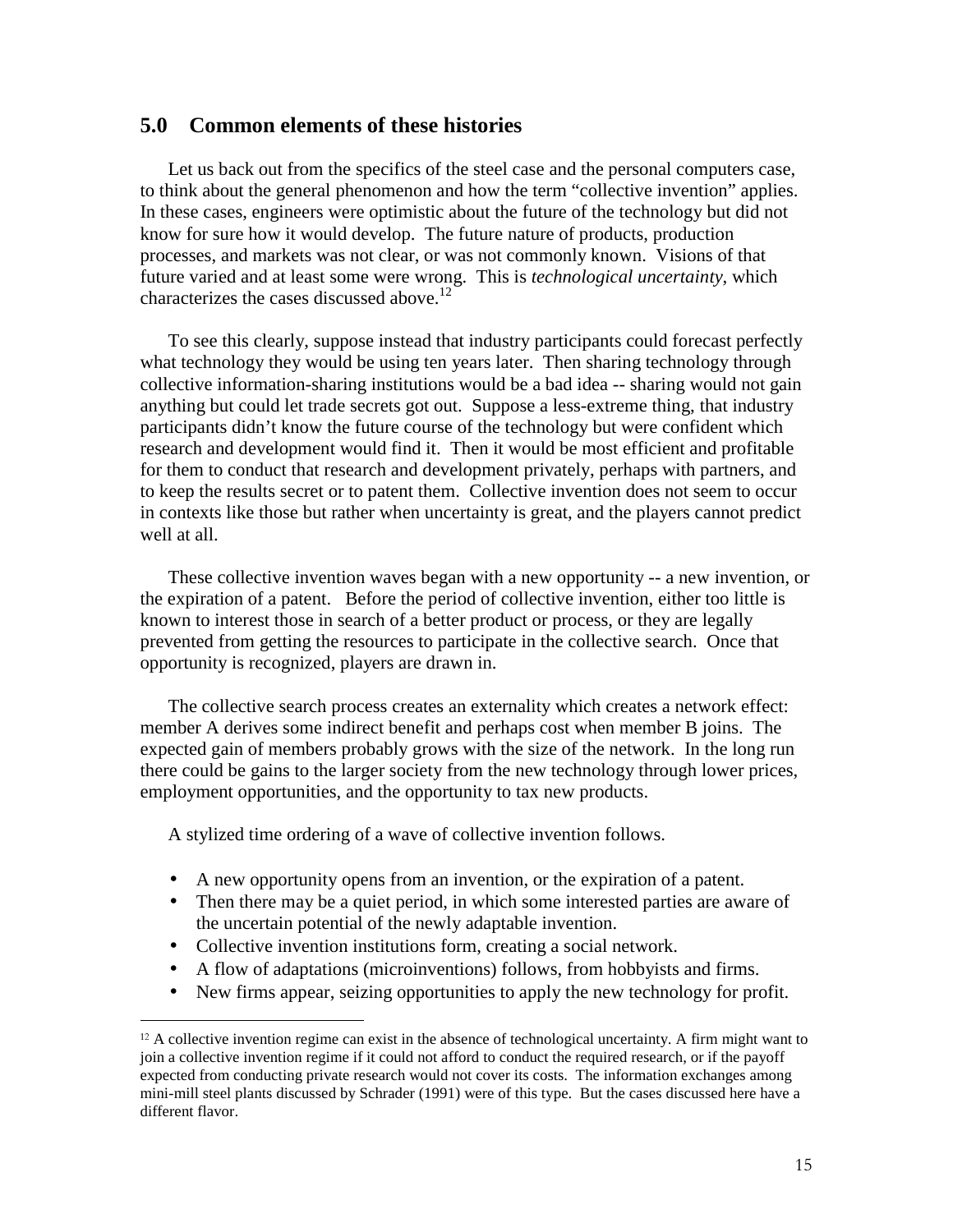• With the establishment of a profitable industry, technological uncertainty is reduced and the collective invention process evaporates. Surviving firms run private research and development. If that is expensive, few firms survive.

Consider the similarities across cases in Table 1.

|                       | Steam engine case   | <b>Cleveland</b><br>district iron | <b>U.S. mass</b>                   | Microcomputer             | Open source case      |
|-----------------------|---------------------|-----------------------------------|------------------------------------|---------------------------|-----------------------|
|                       |                     | blast furnaces                    | production of<br>steel case        | club,<br><b>Homebrew</b>  | Linux example         |
|                       |                     |                                   |                                    | example                   |                       |
| <b>Instigating or</b> | Watt's patent       |                                   | Patent pool                        | Microprocessors           | Internet (circa       |
| enabling              | expiration 1800     |                                   | agreement in U.S.,                 | available, 1971           | 1970), AT&T           |
| events                |                     |                                   | 1867                               |                           | breakup, (1984)       |
| Common                | Lean's Engine       | Books and                         | Prof. journals like                | Homebrew                  | Internet bulletin     |
| institutions          | Reporter, 1811-     | consultants.                      | <b>TAIME</b> and                   | computer club             | boards and the        |
| or                    | 1904                | 1850s-1870s                       | Bessemer Assoc.                    | meetings and              | Linux source code     |
| publications          |                     |                                   | publications,                      | newsletter,<br>1975-1980s | itself, starting 1991 |
|                       | Not available.      | Informal                          | starting 1871<br>\$5000 till 1877, | Zero                      | Access to Internet    |
| Price of entry        |                     | inclusion                         | then \$80,000.                     |                           | bulletin boards       |
| or<br>restrictions    |                     |                                   |                                    |                           |                       |
| on entry              |                     |                                   | (Temin)                            |                           |                       |
| <b>Tacit</b>          | Steam engine        |                                   | Investment capital                 | Practical                 | Unix development      |
| knowledge,            | engineering or      |                                   | and background in                  | electronics               | software              |
| skills, and           | operation           |                                   |                                    | knowledge                 |                       |
| prerequisite          |                     |                                   | furnaces or rolling<br>mills       |                           | (compiler, linker)    |
| tools                 |                     |                                   |                                    |                           |                       |
| <b>Readers</b>        | Mine managers in    | Iron makers in                    | Bessemer patent                    | Silicon Valley            | Unix                  |
|                       | Cornwall region of  | Cleveland district                | licensees in U.S.                  | computer                  | programmers,          |
|                       | southwest England   | of northeast                      |                                    | hobbyists                 | connected by the      |
|                       |                     | England                           |                                    |                           | Internet              |
| # of                  | Approximately       |                                   | Dozens                             | Many dozens               | Thousands             |
| contributors          | two dozen           |                                   |                                    |                           | (Pavlicek, p. 63)     |
| # of readers          |                     |                                   | around 1000                        | Several hundred           | <b>Thousands</b>      |
|                       |                     |                                   | <b>AIME</b> members                |                           |                       |
| <b>Editor</b> or      | Joel Lean, then his | Isaac Lowthian                    | AIME, other                        | Lee Felsenstein,          | Linus Torvalds        |
| moderator             | sons                | Bell, and others                  | professional                       | Gordon French             |                       |
|                       |                     |                                   | associations, and                  |                           |                       |
|                       |                     |                                   | Holley                             |                           |                       |

# **Table 1. Episodes of collective invention**

In most of these cases there was a common publication all the participants could read, though they did not need to read it to be participants. Participants could not name all the other participants, as colleagues in a single laboratory could. Yet in these environments the networks seem to arise naturally, that is, not because of a powerful organizer or common prior interests, but because of interest in the subject.

Once technological and market uncertainty is in the air, some people believe they see an opportunity to do something new and better than ever before. People believe, sometimes correctly, that they have a unique contribution to make which can give them joy and perhaps wealth. Partly because of that sense of opportunity, collective invention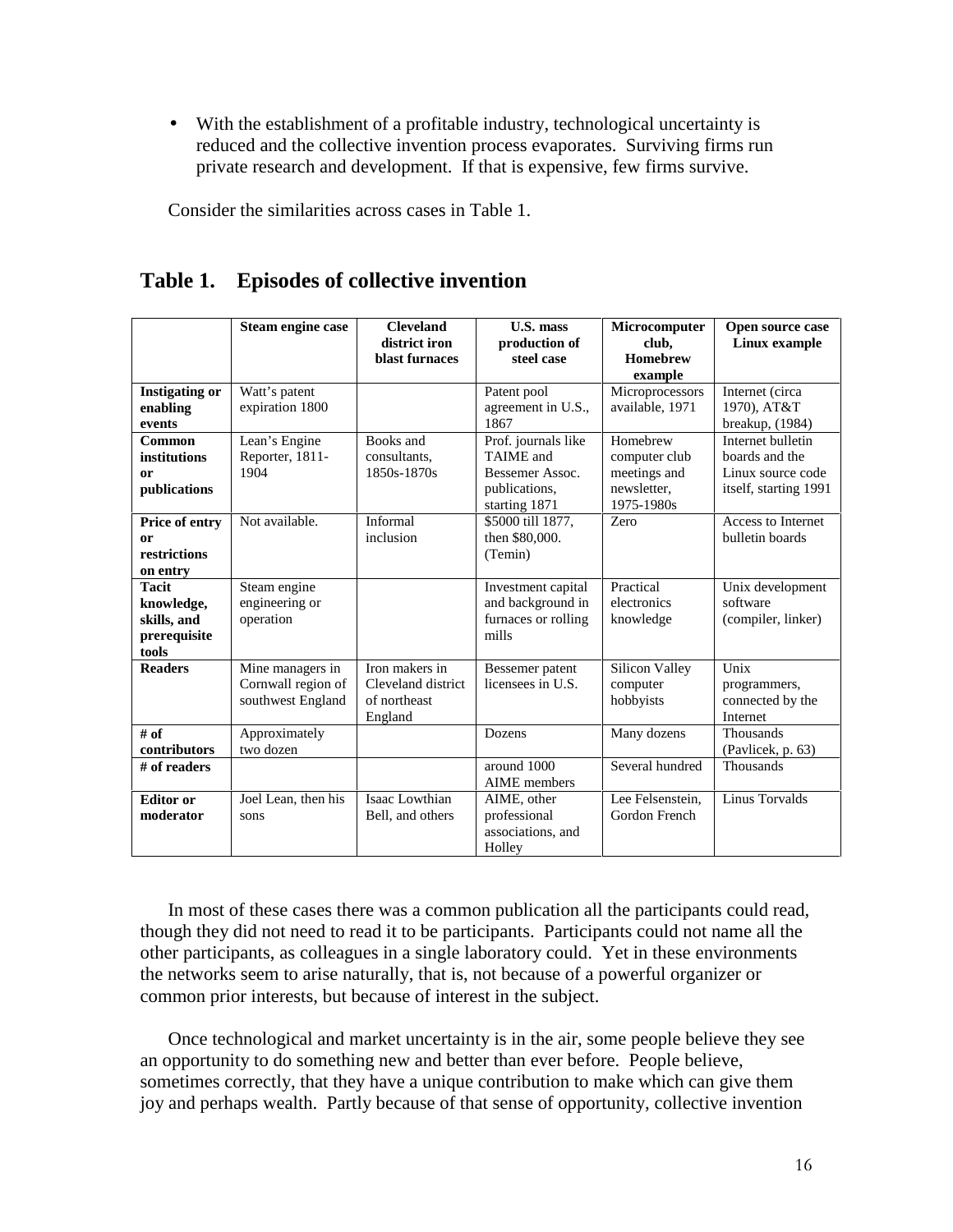can arise naturally. Because there is no established market or technology, participants in a club or journal lose little by sharing what they know, but they could gain a lot from the contributions of others built onto their own designs or insights. So, some of them share freely. Participants search for improvements and share their findings.

Economic predictions are associated with technological uncertainty and therefore potentially with collective invention projects. Tushman and Anderson (1986), Dosi (1988), Rosenberg (1996), Greenwood and Yorukoglu (1997), and Meyer (2002) drew these links between technological uncertainty and its economic effects, using various terminologies:

- Technological uncertainty and perhaps collective invention coincide with heavy investment in research and development and therefore low profits in the industry.
- Income inequality in affected sectors rises temporarily because opportunities for financial success and failure are created by the uncertain situation. Analogously on the profit side, many firms are wiped out even as others grow rapidly.
- Productivity improvement, as measured by current inputs and output, slows down as the industry or economy adapts to the new situation. Productivity statistics undercount useful work done by collective invention since information is generated and given at a low cost. But measured productivity may rise greatly after engineering standards are set and the relevant industries and technologies are established.

These economic observations generally do apply to the steel case and the microcomputer case discussed above.

# **5.1 The social network perspective**

------------------------------------------------

Open-source software projects can be modeled as social networks, made up of developers with links to the project or to the other developers.<sup>13</sup> To stay consistent with the theoretical literatures, members of social network are called *actors*, whereas in search contexts they are called *agents* or, in a game theory context, *players*. These terms always describe the technology's developers. The earlier cases of steel development and microcomputer creation could also be described this way.

Liebeskind et al (1996) made a useful definition of social networks applicable to information interchanges like those in collective invention environments. "A social

<sup>&</sup>lt;sup>13</sup> Examples include Cowan and Jonard (2000), Madey, Freeh, Tynan, and Hoffman (2003), and the sources cited in Scacchi (2003, p. 19). An empirical regularity of such networks shown by Madey, Freeh, and Tynan (2002), is that power laws describe the distributions of (a) the number of projects a particular developer joins, and (b) the number of projects with n developers. If one thinks of each previous historical episode as one case, the number of examples given in this paper is too small to test this hypothesis on the cases presented. A more precise approach would be to take each journal, in the steel case, or each club in the microcomputer case, and treat it as a network. That would also reduce the serious selectivity problem in this paper, which discusses only those cases of collective invention which succeeded on a large scale and were well known after the fact.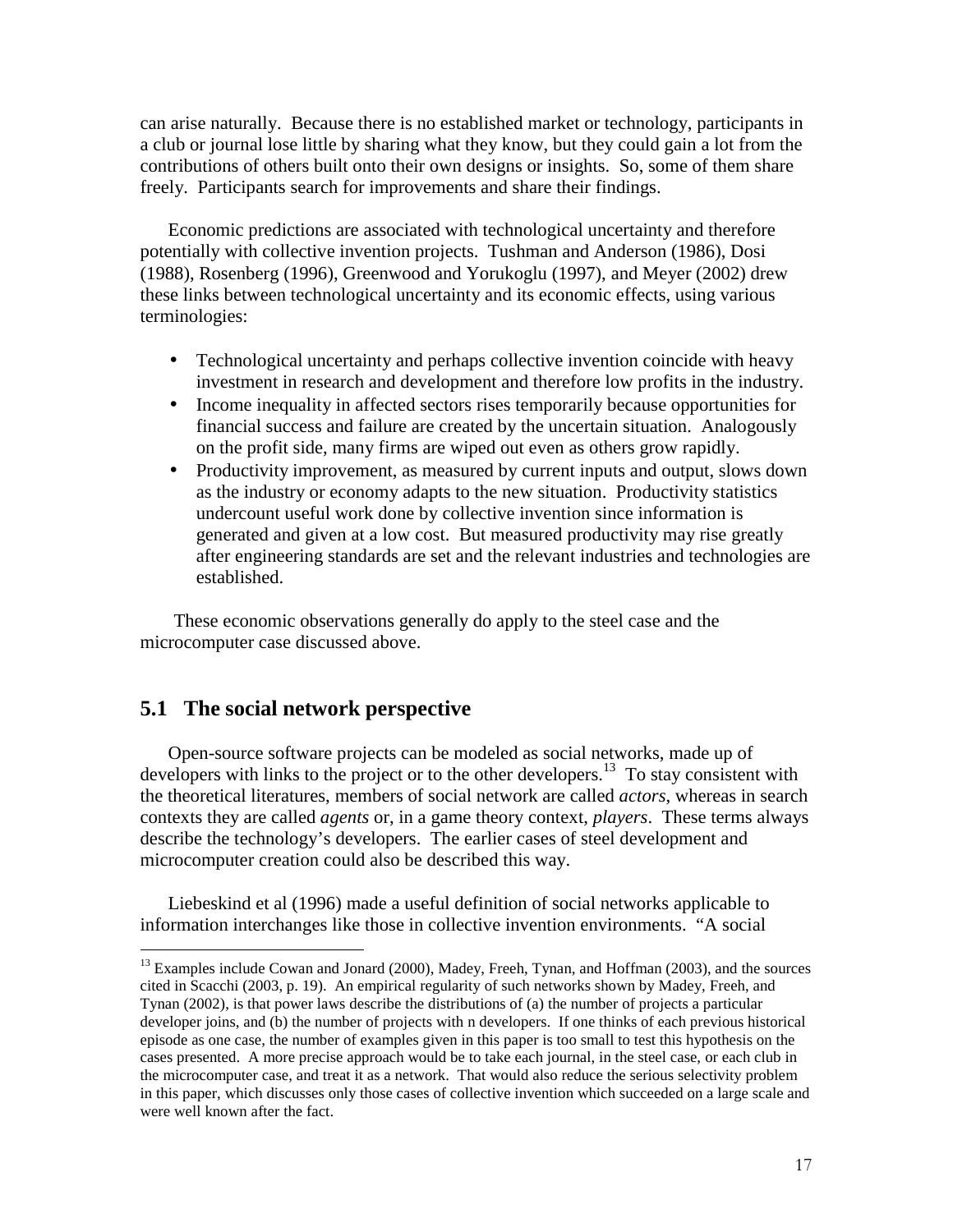network can be defined as *a collectivity of individuals among whom exchanges take place that are supported only by shared norms of trustworthy behavior*." Communication through networks is thus more like scientific communication (exploratory, and not explicitly paid) than like commercial communication. They went on to compare networks to hierarchies and to markets compactly and elegantly. Three components are relevant here:

- "Unlike hierarchies, but like markets, social networks involve exchanges between legally distinct entities." Network links are external to each organization.
- "Unlike markets, but like hierarchies, social networks support exchanges without using competitive pricing or legal contracting." They depend instead on shared norms.
- "Social networks can [enable organizations to flexibly] switch from one source of knowledge to another without incurring the costs or commitments inherent in either hierarchical or market exchanges."<sup>14</sup>

In a collective invention network, actors contribute streams of information into pools which may then be controlled by editors or moderators. Members can include hobbyists, employees, or corporations willing to share. For sharing to be useful the participants must have different expertise, experiences, or tools. Useful knowledge in a collective invention network accumulates over time.

Actors may share their findings because that is ethical behavior, and they feel good about it. They also build a reputation, which provides psychic benefits, prestige and entrepreneurial opportunity. The cost of sharing is sometimes low, especially in the open-source case. In the open-source case each actor can help ensure that the benefits of future fixes and features developed by others apply to the player's own system by giving the others enough code so they are running systems compatible with the player's own. Lurkers (non-contributors) impose few costs and may provide future benefits.

One kind of network is an *information brokerage,* which is a process "by which intermediary actors facilitate transactions between other actors lacking access to or trust in one another" (Marsden, 1982). Arrangements other than a star-shaped network, in which an actor at the middle of the network controls what new information is distributed to the others, would delay information transmission, and introduce new intermediaries and associated principal-agent problems. (Gould and Fernandez, 1989). The editor of the journal, at the center of the star-shape, is serving many authors and readers. This induces principal-agent problems, because the editor is an agent of so many principals, but this person is monitored by the entire population of players. So the arrangement with one monitored central editor publishing a journal is perhaps the most efficient shape of the network, or may minimize principal-agent problems relative to some other structure. It may be acceptable to the other players that the central player gets rich; for them the key thing is to stay informed.

------------------------------------------------

<sup>&</sup>lt;sup>14</sup> Liebeskind, Oliver, Zucker, and Brewer (1996) pp. 430-439. Their subject was the development of biotechnology across universities and firms. This was a collective invention process too, with dramatic technological uncertainty, but they did not use these terms.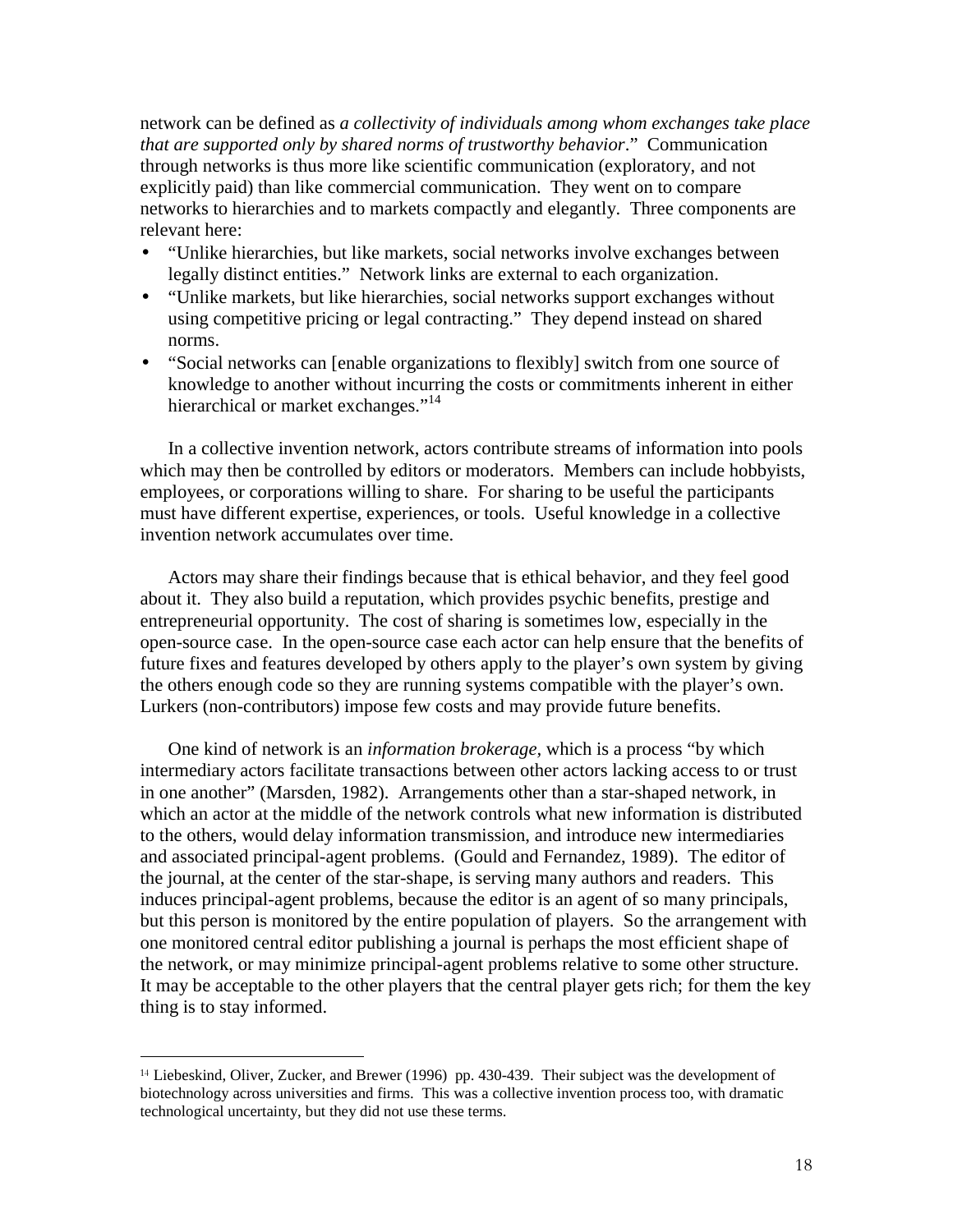In both the network of steel developers and the network of computer builders, certain individuals were central. Alexander Holley was a charismatic central figure of steel development who wrote frequently in the journals. He encouraged participation, suggested appropriate behavior, and actively traveled and discussed the technology. He was an enabler for their work. Lee Felsenstein was the principal moderator of the Homebrew club, and made sure people not only listened to presentations but also talked to one another. A related advantage of the collective invention process in principle is that an extremely insightful or productive specialist is made useful to all the developers. In a privatized R&D structure only one cluster of developers would get that person's feedback.

Actors transmit messages containing partial results from experiments through the network and privately. They receive messages that pass through the filter provided by the newsletter editor, or private communications specifically addressed to one another. There is a cost to sending and receiving messages, but within the network it is low.

The information brokerage process with the star shape is not characteristic of diffusion, in which a long, slow sequence of adoption interactions take place. Here, the activity under study is not the diffusion of any particular innovation, but the process of examining one after another. The information brokerage structure does not strictly describe the innovation process because is it clear in each historical case that important conversations between happen outside the newsletter too.

It does not follow from this process that the best ideas prevail, although they do have an advantage. A design could dominate even if it were not the most efficient. The choice may be made early (as in the QWERTY typewriter keyboard case) and not be reconsidered since the members of the network are not organized in such a way as to make a collective decision.

The information brokerage structure is not competitive, so as long as it is oriented around a hobbyist research problem it is not properly modeled as an industry. But as the technology improves, there could be profits to be earned from the technology, and then the interests of members become differentiated. Some clubs may become firms. That is a club could incorporate and commit itself to using some particular technology and equipment, in order to make profits. Firms or other subgroups could decide to keep their information secret. Without contributions from these subgroups, other players may lose interest in the network. So if members break away, the network may collapse from lack of interest or resources. If the member firms competed for profits the network could break up and become a competitive industry. The network could thus start an industry whether the network continues on or not. Homebrew alumni developed several personal computer standards including the Apple II, the Osborne, and the Macintosh, which were competing products. The Homebrew club survived into the 1990s and the Apple Corporation continues to sell descendants of the original Macintosh.

In the cases we have considered, important innovations come from people within the network, which indeed is best understood as a network not a market or hierarchical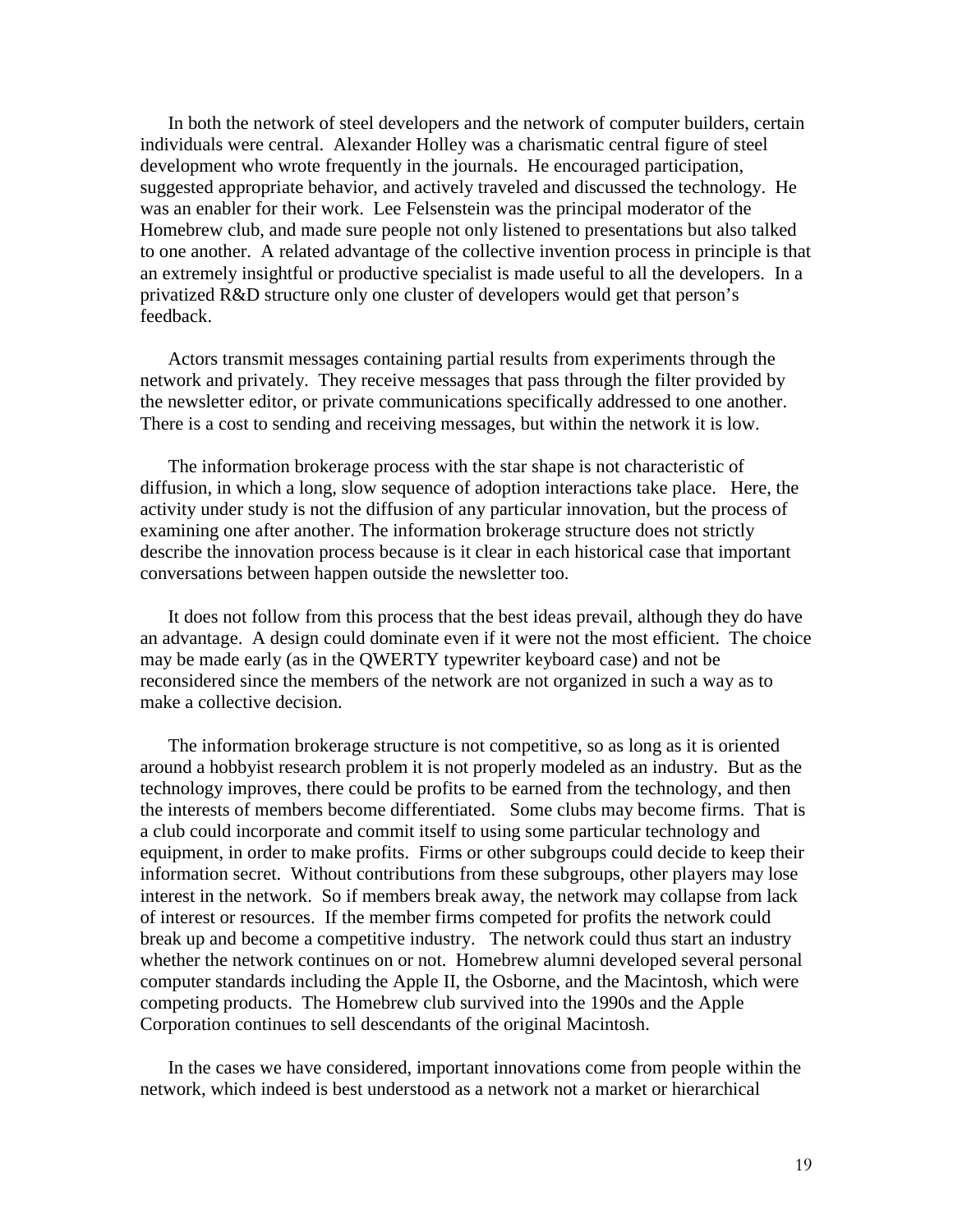phenomenon in the language of Liesbeskind et al. A model can leave out people in the economy who are not in the network. But studying the network per se leaves out some deeper questions. Let us think out next why the individuals want to create the network.

## **6.0 The search for innovations**

The network exists, I argue, because it reduces the costs of searching. The institution is a kind of search equilibrium outcome. Participants build the relationships in the network because of particular conditions in the environment. We can describe these in supply and demand terms. In brief, participants demand flows of information to improve their technology because they believe there is an opportunity to do something new and useful. There is a supply of information about relevant innovations because the technology is in fact new and people are trying to figure it out. Both of these result from technological novelty and uncertainty.

A market could appear for this information. This is more likely if the information is immediately useful in a predictable way in production, particularly to profit-seeking firms. It is also more likely if the bits of information are homogenous and therefore can have a standard price. But under conditions of great technological uncertainty these conditions do not apply. We observe that many of the participants are not directly profitseeking, and that the bits of information going through the network are heterogenous and unique, and that they are not priced. We discuss how to model these attributes below.

## **6.1 Seekers and the innovative search**

Search theory in economics normally describes agents who sample a distribution repeatedly, stopping optimally when further search appears on average unprofitable. The search might be for job opportunities, applicants for a job, or marriage partners. Search theory has been used to algebraically characterize searches for innovations too. In search models of innovation, a profit-seeking enterprise decides when to conduct formal research and development (R&D). A sophisticated example is in Jovanovic and Rob (1990). In these models innovative search is a gamble whose possible payoffs are averaged together, and if the average outcome is profitable, the firm devotes resources to the attempt to innovate. The firm weighs the costs of an experiment or search attempt and the distribution of possible profits from it. The balance or equilibrium between these in the model predicts an amount of R&D effort that is more than zero but not infinite.

What would have to change to make such theories applicable to the early periods of innovative search? Several possible changes to these R&D models could adapt them to describing the early search for a useful form of a new technology.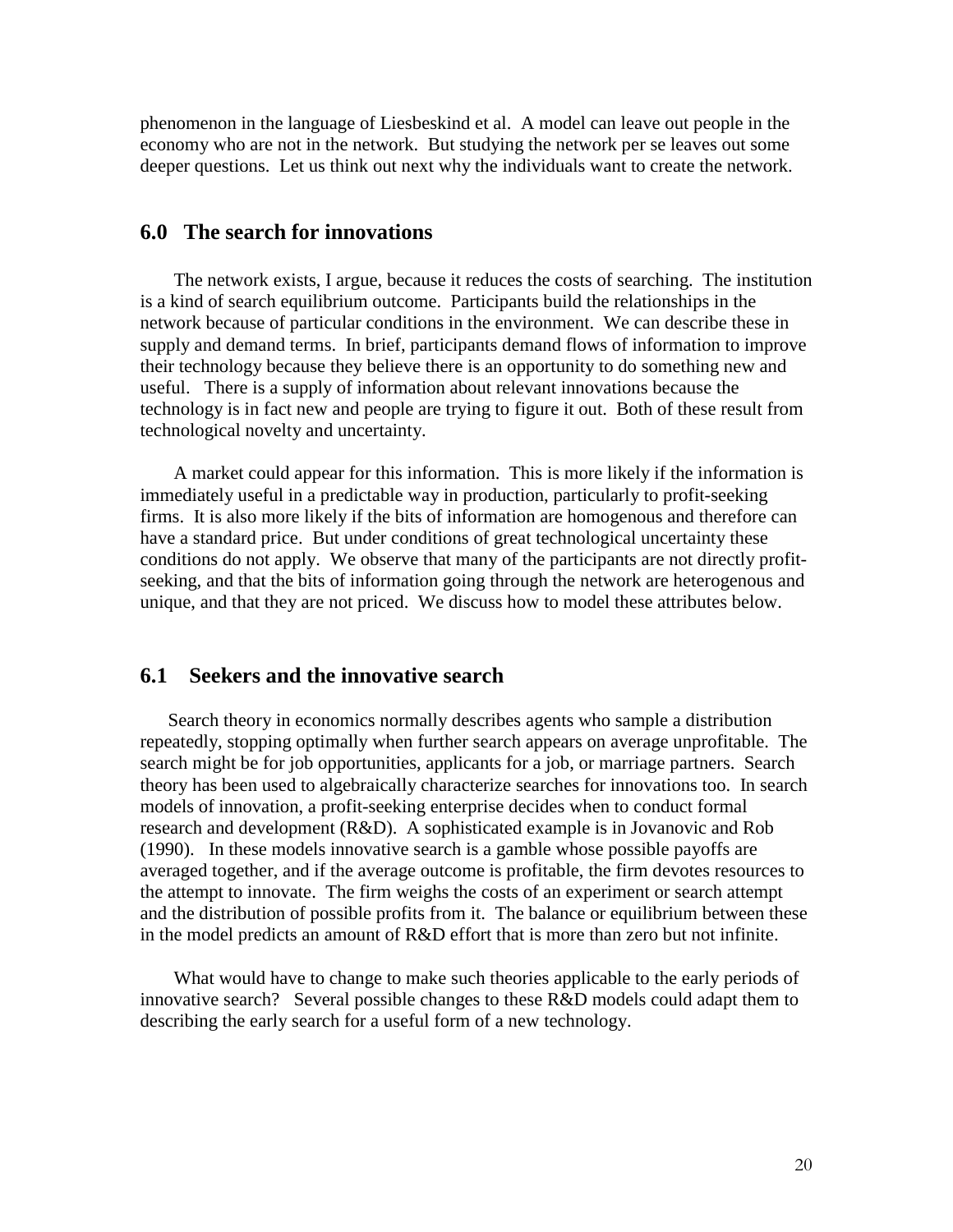# **6.2 The subsidy implicit in enthusiasm**

Allen (1983) and others have offered many hypotheses to explain why self-interested private firms or individuals would release proprietary information. The list can be overwhelming. Allen (1983) has examples supporting the first six.

- First, hobbyists and people within firms have ambitions that they can help meet by releasing technical information – prestige, fame, or employment opportunities.
- Second, firms garner publicity by making their successes known, and it motivates their staff to compete to improve.
- Third, it can be costly to keep information secret especially when there is substantial movement of employees between firms.
- Fourth, a firm's release of information could increase the value of some asset it had. For example when better ironmaking methods were introduced, ore deposits owned by a British iron firm gained value, whether or not that firm used the new methods.
- A related (fifth) idea is that cooperating with other firms to improve production might be expected to induce some improvement to one's own firm, either as a side effect or as a payback by the recipient firm. In computer and software contexts especially there are advantages from establishing engineering standards by giving away designs or software. This was one reason Web browsers were given away.
- Sixth, although each firm competed against other local firms, collectively they compete against other regions. They have an incentive to work together to make local production as efficient as possible and the remote regions irrelevant. They might do this by allowing consultants to consult with other firms as well as their own, by encouraging local suppliers to gain economies of scale, by building a common transportation infrastructure, or by agreeing to engineering standards.
- Publications in an open environment give employers a way to judge the contribution or skills of a researcher which may be hard to judge directly. Publications approved by editors serve as a sort of certification signal as suggested by P. David (1998).

Hobbyists have other reasons, too:

------------------------------------------------

- For them, playing with the new technology can be fun and absorbing, and many hobbyists thought it was virtuous<sup>15</sup> and exciting to share their findings.
- Lastly, some technologists may have a particular need they are trying to satisfy. Programmers may be willing to write a fix or feature in software because of a particular itch the programmer wishes to scratch.<sup>16</sup>

Combined, these motivations over-explain the phenomenon. There are many reasons to share information, and a state of technological uncertainty and opportunity contributes to most of them. In a static industry with unchanging technology in which the players anticipated little change, these incentives would not apply. But once the opportunity

<sup>&</sup>lt;sup>15</sup> Many innovators express this thought in the descriptive literature. They say they are doing what is *right* (because software *should* be shared, "like recipes" in Stallman's language) or are trying to achieve something *good* (because society can be made better through this kind of contribution). This view does not usually conflict with paid employment or secrecy in other parts of their lives.

<sup>&</sup>lt;sup>16</sup> This is Eric Raymond's vivid phrasing, from http://catb.org/~esr/writings/cathedral-bazaar/cathedralbazaar/ar01s02.html, and later in Raymond (2001), p. 23.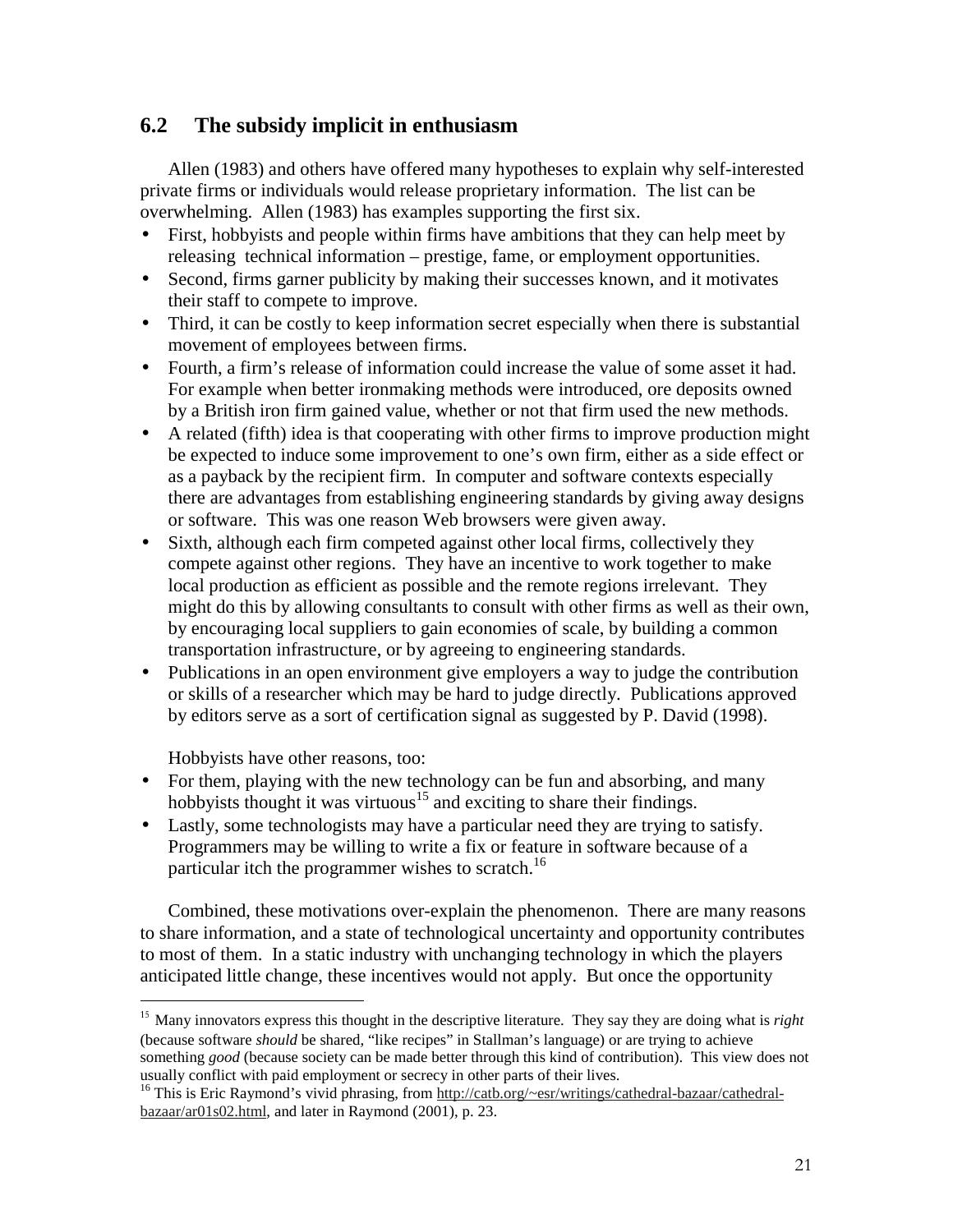appears, there are many reasons to participate in sharing mechanisms for their information. Sharing and experimenting are complementary. Experimenters would be more likely to give up one if they did not have the opportunity to do the other.

In the early research discussed above, there were just a few individual experimenters. Most of the early experimenters lose money. In modeling terms this is different from the R&D equilibrium of an innovation search theory. Experimenters subsidize the search with their own enthusiasm and other resources. The enthusiasm flows from the belief that there is a great opportunity. This subsidy does not prevent a search model from making predictions. For example, as in the other models, there would be more searching if costs of experimenting were lower. It is possible the model could predict that less searching would be subsidized as profits appear and profit-minded R&D explores the unknown possibilities, displacing the hobbyists.

The subsidy can be measured sometimes. Moskowitz and Vissing-Jørgensen (2001) found that financial returns to entrepreneurs they studied were lower on average than a risk-reward tradeoff with stock markets would imply, once one takes into account that entrepreneurs were so often poorly diversified, with most of their holdings in their own firm, and were therefore carrying extra risk. These are observations of a kind of subsidy, made perhaps because the entrepreneur is focused on other things, or is very optimistic about the future of a particular venture, or is institutionally unable to diversify from it.

Consider all the factors that historically have motivated researchers into early technologies that are exogenous to the search discussion. Some, like Bessemer, underestimate the difficulty of turning the technology to a profit. Others are driven by prestige, not the desire to enhance production or earn a profit. Some believe they can change the world, and see this as an opportunity, rather than the opportunity to start a firm. Tim Berners-Lee, the inventor of the Web, seems to have taken this perspective. Like some other technology developers, Berners-Lee also had a particular application – sharing physics research among government institutions – for which it was reasonable to think the Web would pay off straightforwardly. Some early innovators see that there is an opportunity to set engineering standards or to be one of the first to sell a product, and purposely forego any efforts to obtain intellectual property protection. A number, in the Homebrew case, understood that once they developed relevant skills and were recognized in the new arena of microcomputer hardware and software, they would be very employable afterward regardless of whether their own design or innovation were valuable. This list is not complete – in fact, the motivations of early technology developers are many and diverse. So for purpose of modeling a search equilibrium in which the players share their findings, the experiments are exogenously subsidized.

#### **6.3 Experiments that can create productive capital**

Members of the social network may have weak links to one another which support potentially valuable matches. Granovetter (1973) found in a case study that a wide network of friends seemed to be more effective in finding a job than a few close, committed friends. Contacts in the network can help members reach desired goals.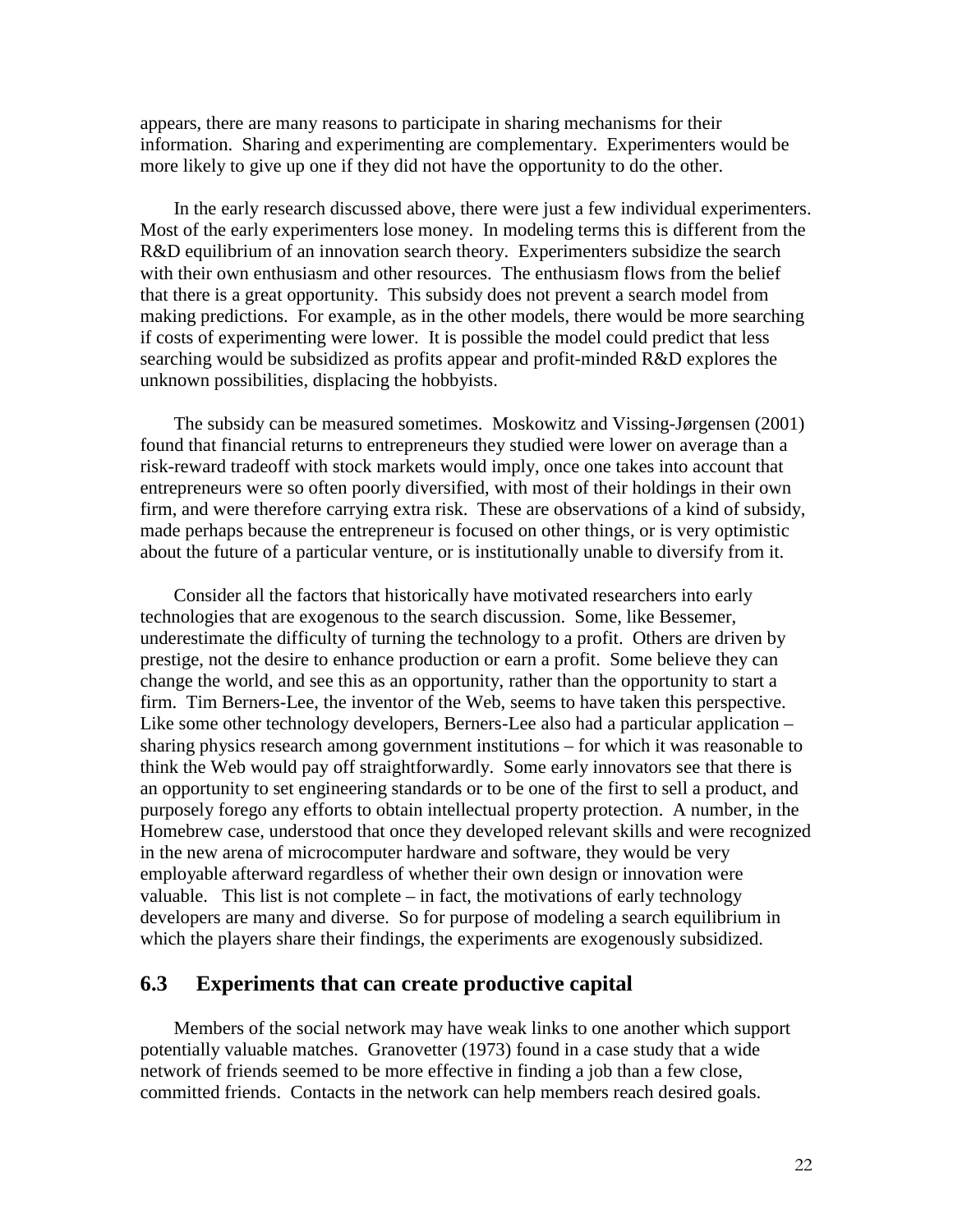Members discuss problems and possible solutions with one another. In a matching process, members evaluate whether others have useful tools and skills. The interactions have other dimensions as well, but these are key components.

Members of the network conduct private experiments based on their own resources, interests, and insights. This is productive work but does not generally increase current output because it is experimental.<sup>17</sup> It can have financial value immediately however and eventually improve productivity. See Appendix A for an example of how to treat the experiments as productive, in expectation.

A player might have nothing to share before experimenting. The player might not experiment if there were not a venue in which to share the findings. Sharing and experimenting are complementary activities to achieve the individual's objectives. Each person may have some objective other than to search. For example, a player may want an operating system which gives the user control over which processes running on the computer have high priority, and the player is willing to edit the operating system code to achieve it. This person might not wish to have to make a better operating system, but may be willing to go that direction if that is the only way to get the better operating system. There is a collective search process, and *in the search, sharing and experimentation are complementary inputs*. Each person who wants to make progress in the search, experiments more and finds that it is optimal to share it. And players who participate in sharing more, find it is optimal to experiment more.

In the open-source software context, Lerner and Tirole (2002) asked "Why should thousands of top-notch programmers contribute freely to the provision of a public good?" There is an answer, here. The interpretation here is that programmers who do this would have experimented with the technology anyway, and they share because this makes experimentation more efficient. As posed by Lerner and Tirole, the situation sounds like one in which the programmer is giving capital or labor away. If we assume that the programmer has some objective to be met by experimenting with the technology, the programmer's decision to share seems more natural, and in all these historical cases the ones who share were experimenting. Within the context of all the experimental searches for innovations, there will be programmers, hackers or other technology developers who follow a "freely revealing" strategy (Harhoff, Henkel, and von Hippel, 2002).

#### **6.4 A production function in which pure innovation is possible**

Let  $f(X, T)$  be a production function. Its value is the amount of some kind of output – in the Bessemer case an amount of usable steel. X is a vector of current input material quantities, including pig iron, iron ore, and the manganese compound called spiegeleisen which turned out to be an essential ingredient. T is a vector of measures of design and

<sup>&</sup>lt;sup>17</sup> An individual's purposes need not match the phrasing here for this description to fit. What seem like experiments in this structure may have entirely predictable consequences to the actor. An insight may be erroneous, but lead to a useful experiment. The technology may seem usable to some experimenters but not others. And many dimensions of X and T may not be clear to anyone at the time of an experiment. The history may be chaotic, but the description here imposes an after-the-fact perspective and coherence.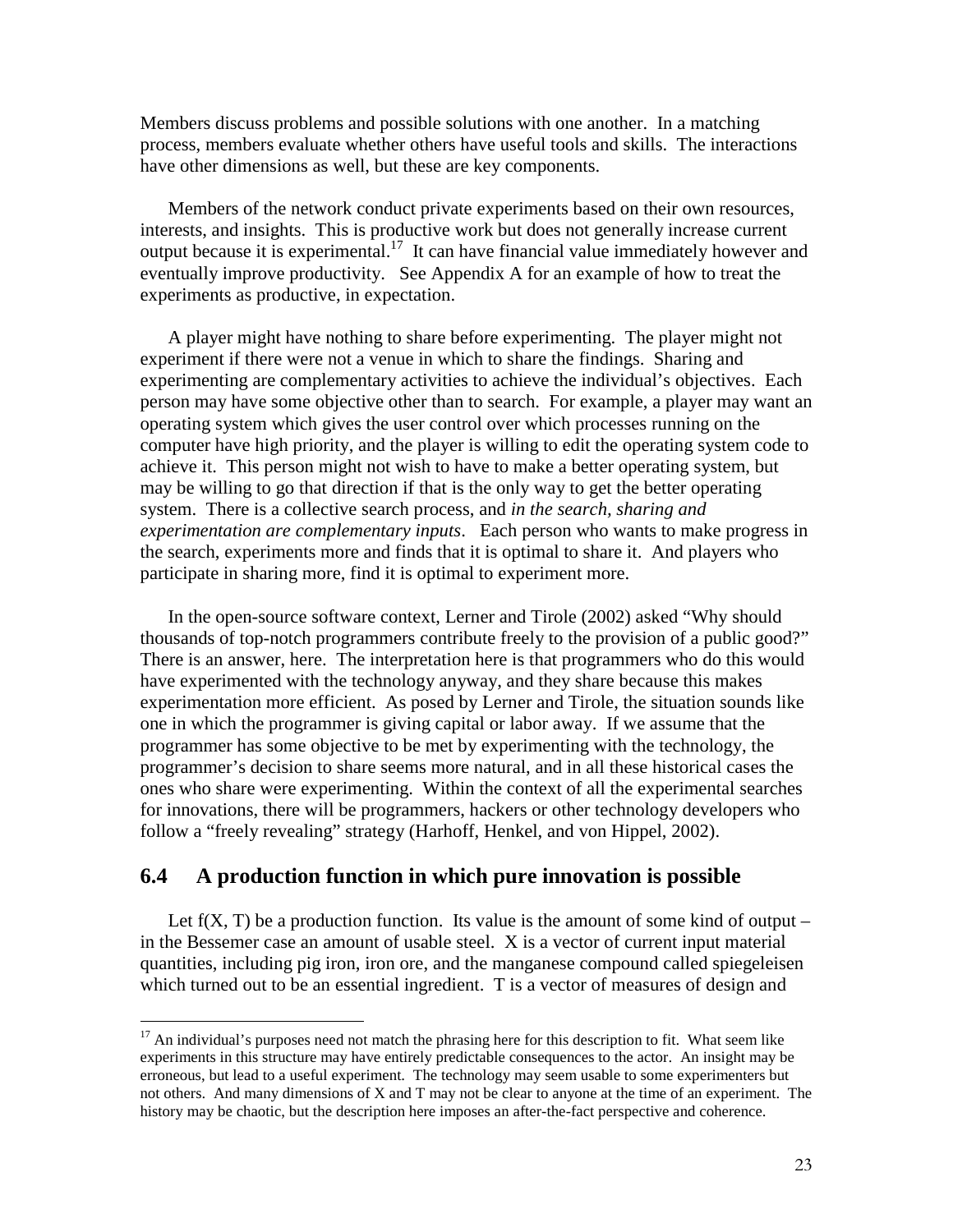technological attributes such as the height of the furnace, and the duration of the air blow through it. T is held constant in the classic economic problem of optimizing output quantity for each set of inputs, or for minimizing inputs to obtain a fixed quantity of output, or for minimizing input costs to obtain a certain level of outputs. Let us assume here that optimizing over  $X$  is not too difficult in principle (whether or not it is feasible with the resources available). Instead let us concentrate on the problem of searching the space of possible Ts. For example, the agents might seek the steelmaking design which produces the best steel output given as input one ton of pig iron.

The search for innovative adaptations of a new production process is like a search for a desirable T in a region of  $R^N$ , though the searcher may not know the number of dimensions N. Each point in the region represents a particular T and therefore a production function. Each dimension characterizes the choices for some attribute of the production function. Bessemer converters made steel by blowing air through molten pig iron so such design dimensions might include the height of the converter or furnace, the quantity of manganese added (which was zero by default until it was discovered that it improved the product), the duration of the air blast, and whether and how to integrate a blast furnace (to make molten iron) into a steel production process.

Let us assume members share an optimistic belief that there are more useful or profitable locations of f(X,T) than have yet been seen. Each player has a private image of  $f(X, T)$ , based on imperfect information, which we might call  $f_i(x, T)$  to index it by player and time. Most of the information is missing and some is untested or could be incorrect. A particular hobbyist-agent may have some goal other than learning about  $f(X,T)$  but read the journal anyway.<sup>18</sup> The presence of a journal about  $f(X,T)$  focuses attention on specific technological problems, and makes it feasible to share news about  $f(X,T)$ . The resulting social network of readers and authors is not an organism with its own objectives, but an institution that helps hobbyist-agents achieve their own ends.

Historians of technology treat "success" and "failure" as ambiguous and socially constructed terms. (Lipartito, 2003, pp 53-58) A technology can be a failure in the technical sense that it didn't work; in the financial sense that it did not pay off to its inventor; or in the market share sense that it was dominated by some other technology. Along with these three dimensions of success, there is another here. A technological experiment exposes the behavior of the technology with the design choices in the particular vectors X and T that the experimenter attempted. If there is a social network through which the result is shared with others, the experiment can help the group find success. Thus the ambiguity of success and failure here in this model of technological history is consistent with the ambiguity in the world the model should describe.

The seekers in the network learning about  $f(X,T)$  are members of a larger population. Because the technology is uncertain, some people do not believe that  $f(X,T)$  can be

------------------------------------------------

<sup>&</sup>lt;sup>18</sup> Each player has private information of various kinds. Each player has psychological and financial objectives which might be met by combining private and public information. A field of science can be viewed this way; Joel Mokyr suggested the term "collective discovery" to parallel "collective invention."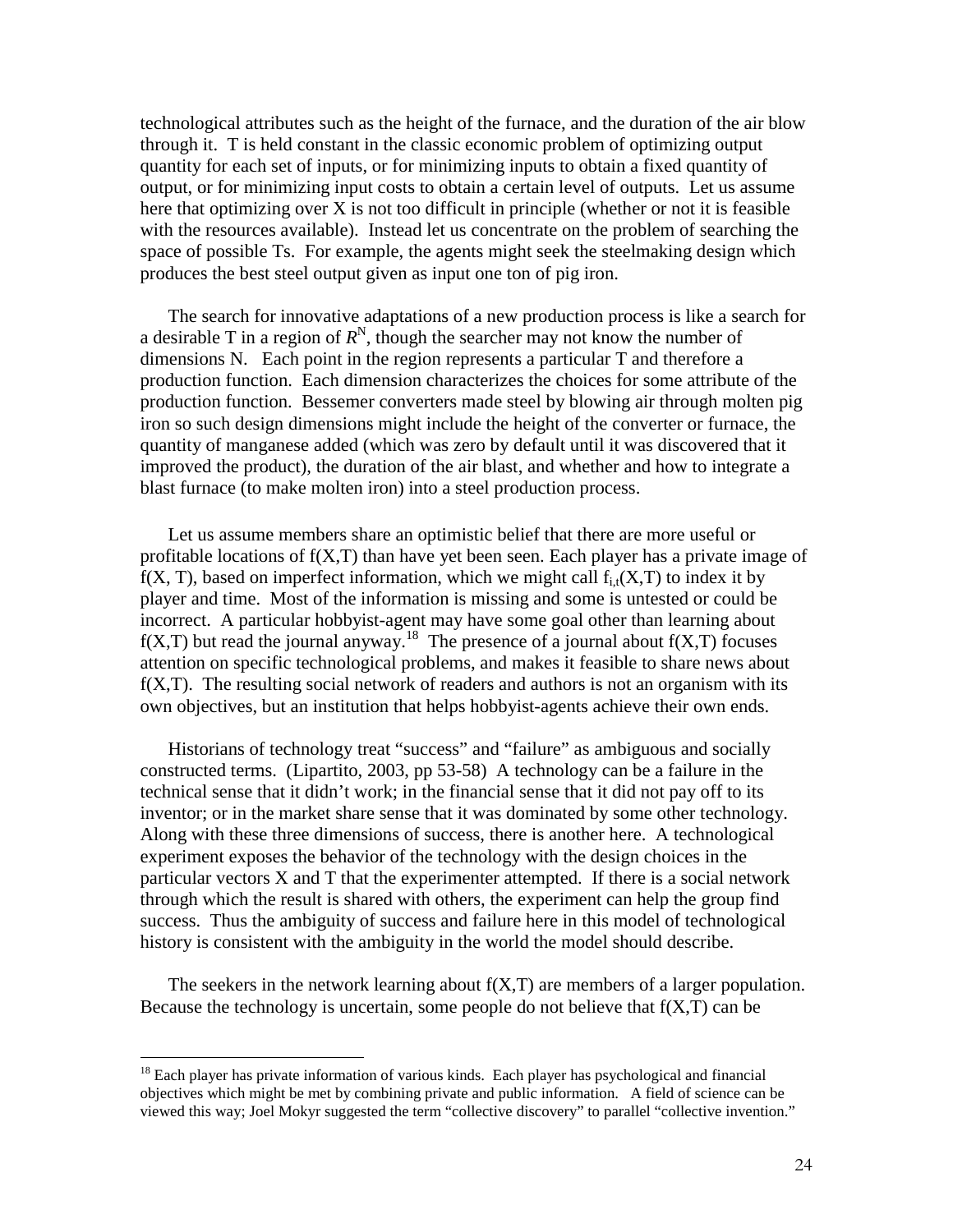improved, but do not affect the history of the search. Indeed they could be forgotten by history.<sup>19</sup> Many of the searchers are forgotten too.

In some regions  $f(X, T)$  is smooth and single-peaked, so analytic optimization over  $T$ is possible if the function can be estimated. But  $f(X, T)$  is not defined at every point, and has discontinuities. For discrete choices, f() is defined only for certain T values, e.g., 1 or 0 for yes or no. An experiment may be a shot in the dark which lights up little space.

At the beginning not much is known about the dimensions of the vector T. This induces technological uncertainty among the network members and between themselves and the larger population. Uncertainty is intrinsic to the situation since the design problem is hard and not well known. In Table 2, the issues defining the dimensions of T were each uncertain in the empirical sense that at some time some participants bet on different choices but eventually one choice became an industry standard.

|                    | <b>Bessemer steel, 1856-1881</b>                       | microcomputer hardware,                                       | open-source operating                              |  |
|--------------------|--------------------------------------------------------|---------------------------------------------------------------|----------------------------------------------------|--|
|                    |                                                        | 1971-1982                                                     | system                                             |  |
| Output y,<br>where | Quality-adjusted quantity of<br>usable steel           | Quality-adjusted capability of<br>computer hardware to store, | Ease-of-use- and quality-<br>adjusted capabilities |  |
| $y=f(X,T)$         |                                                        | compute, and communicate                                      |                                                    |  |
| dimensions         | Rates of input of                                      | Is it made from standard                                      | Can it multitask?                                  |  |
| of X               | ingredients: iron,                                     | electronic parts?                                             | How well can it share files                        |  |
| (inputs to         | speigeleisen;                                          | Were they new or used?                                        | with other operating                               |  |
| production)        |                                                        | Does it have an operating<br>system?                          | systems?                                           |  |
| dimensions         | Is manganese added? $(0/1)$                            | Is the architecture open?                                     | Which programmers can                              |  |
| of T               | How near is the steel plant                            | Can hackers make                                              | work on it?                                        |  |
| (design            | to the Great Lakes by                                  | compatible hardware?                                          | Do they use source control?                        |  |
| <i>attributes</i>  | water?                                                 | Is it a smart terminal, or does                               | Can a company make                                 |  |
| of                 | How near is it to low-                                 | it stand alone?                                               | money selling software, or                         |  |
| production)        | phosphorus iron ore?                                   | Were programs stored on                                       | by offering services?                              |  |
|                    | How near is it to coal?                                | paper tape, magnetic tape,                                    | Which licensing scheme is                          |  |
|                    | Did a chemist work there?                              | or disks?                                                     | used?                                              |  |
|                    | Is iron of several types                               | Can a modem plug in?                                          | How does the moderator                             |  |
|                    | mixed together?                                        | Do customers want a smart                                     | prevent the forking of one                         |  |
|                    | Is steelmaking integrated<br>with iron-making in blast | terminal, or a standalone<br>computer?                        | project into two?                                  |  |
|                    | furnaces?                                              | Are graphics possible?                                        |                                                    |  |
|                    |                                                        | Are screen pixels mapped                                      |                                                    |  |
|                    |                                                        | directly to memory                                            |                                                    |  |
|                    |                                                        | locations?                                                    |                                                    |  |

**Table 2. Searches for technological and organizational design** 

<sup>&</sup>lt;sup>19</sup> The histories of collective invention that are best remembered are those which succeeded in a big way, such as the examples of steel and the personal computer. Ideally a theory here would have a way of describing the process when the invention did not succeed, or when there were people who thought it would not. A good example is that of the hot-air balloon, as discussed in Mokyr (1990). Some people thought this dramatic new invention would be useful and the technology was explored in France in the late 1800s. But no greatly profitable application was invented.-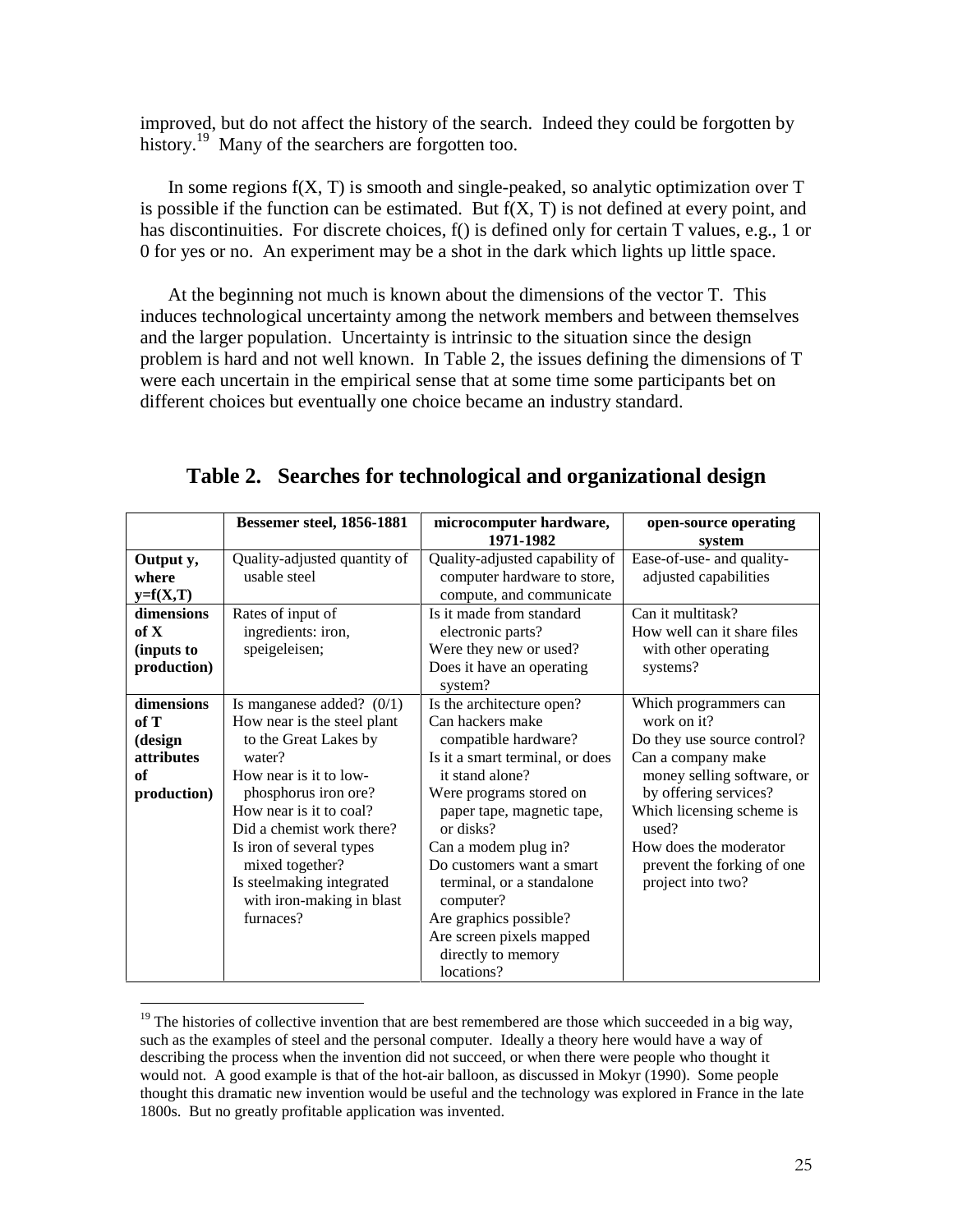The definition of  $f(X, T)$  is in terms of input measures of various kinds and of output quantities. It is not known at the beginning of the search whether  $f(X, T)$  could be profitable. Different views may exist on which aspects of an existing technology are problematic. After the fact, a historian may confidently write that the problem was that the iron was excessively oxidized and the solution was to add a manganese compound, but beforehand the definition of the problem might well be subject to dispute. "Problems" are defined in discussions which include visions of possible "solutions." Once a better design is clear, it becomes common knowledge that there was a problem which was solved. Until then, the process is not definitively known to be improvable.

The players have diverse resources, opportunities, insights, abilities, interests, skills, and agendas. Each one may have something unique to bring to an experimental opportunity, so pairs of participants can do experiments that the individual participants could not do. They have different capabilities in this exploration production function which produces stochastic results. If they hit a result that pays off, they may spin out into a business, and search f(X,T) further on their own, keeping their own experimental results secret, or patent them. Capabilities that individuals develop from experience may outlast the experiments too.

The complete  $f(X, T)$  is never known, because it is too complicated, many aspects are of no interest, and disputes remain. Other problems take over, such as profit maximization, satisficing for the survival of an organization or an employee. So the history we see does not include an explicit declaration of f(X,T) whose mysteries are all uncovered; rather, we see a series of technologies and experiments. Errors are corrected, anomalous results investigated, and doubtful results established to general satisfaction. Players have ways of extrapolating information and beliefs about  $f(X, T)$  into the space that is not known. Clubs may form around various visions of the future discoveries about  $f(X, T)$ . A club may then become a business.

Once a number of clubs form, the network may collapse or change its focus. The project of exploring  $f(X, T)$  may no longer be of interest to a wide readership since (a) the best information about  $f(X,T)$  is now private property; (b) there is little prospect of new entry against established competition; (c) there is no purpose in being a hobbyist any more since progress in the industry's technology is sustained by profit. Technological uncertainty has then been reduced enough that the hobbyists are gone and search over T has been taken over by corporate R&D.

# **6.5 The option of creating new firms**

As increasingly profitable locations in the domain of  $f(X,T)$  are found, corporate R&D is more likely to appear. The resources of a profitable producer make it possible to build a patent portfolio and a hierarchical organization which is private property. Such an organization explores industrial dimensions of production outside f(), which describes production technological choices only. Among the organization's choices are: to define the product; how to sell it; how to describe it in advertising; what customers to seek; what prices to charge; whether to behave monopolistically or litigiously; whether to patent;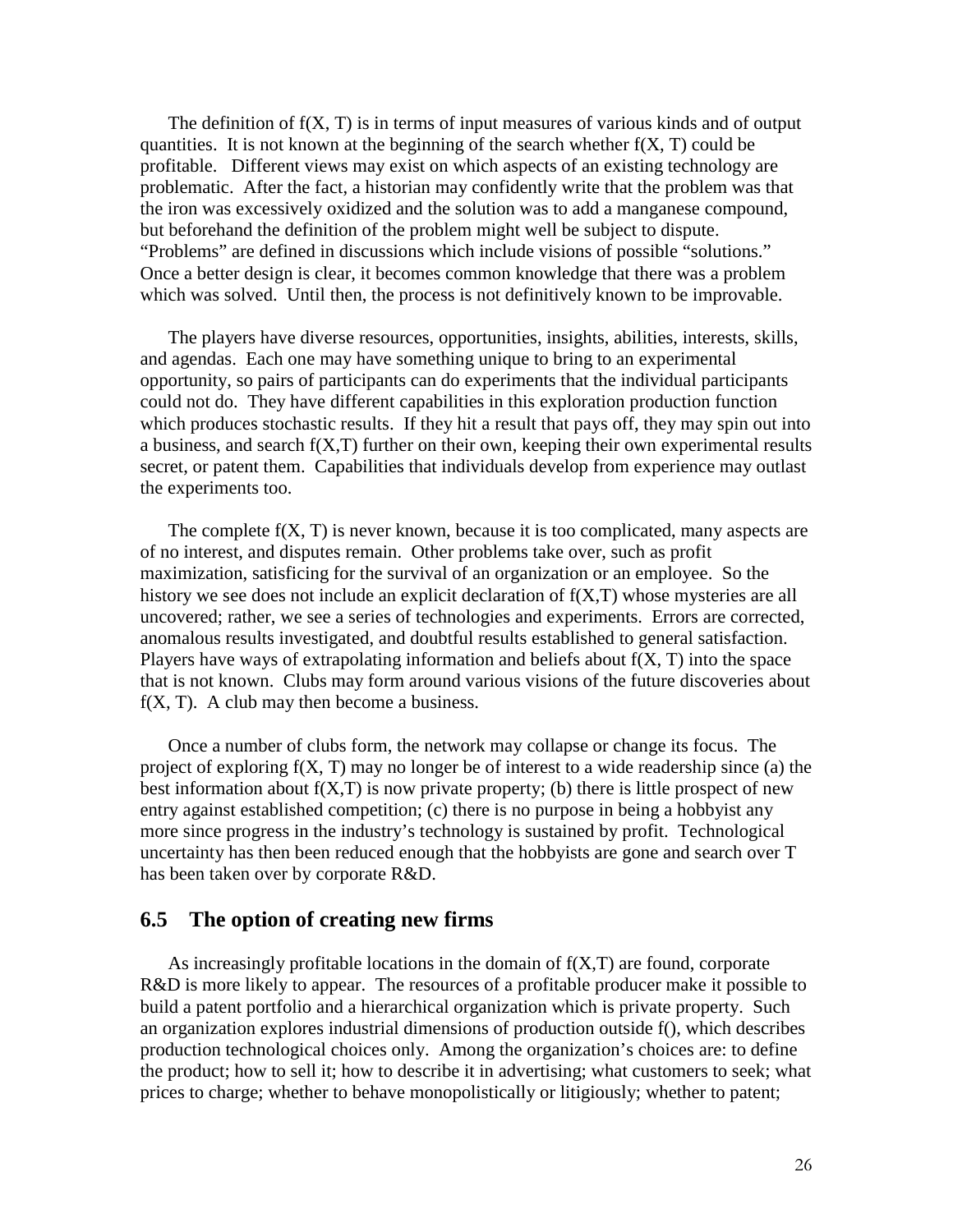whether to keep secrets, and so forth. A firm making such choices often does so privately, and if several do this, the collective invention network could evaporate.

There are examples of the collective invention regime disappearing. In the example of U.S. Bessemer steel development, the industry locked down its patents and charged a high price to new entrants. Large firms merged starting in 1881 and for the rest of the century. Around 1900 the last giant merger formed the monolithic U.S. Steel company. In the microcomputer case, many companies arose out of the Homebrew Computer Club, including Apple and Cromemco. These companies had secret projects, such as the one at Apple that produced Macintosh computers, and Homebrew lost its central importance. In the steam engine case, the developments shared in *Lean's Engine Reporter* eventually slowed. The *Reporter* ended publication in 1904.

#### **6.6 Prospects for innovation search theory**

The modeling approaches described above (hobbyists subsidizing the search; a production function with design and technological attributes; experiments that create capital; profitable departures from the network) could lead to an expanded version of innovation search theory in which (for example) restrictions on free speech, publication, or reductions in the scale of market production would reduce collective invention. Expansions of patentability could also reduce it. Technologies like the Web that make information-sharing easier should increase effort devoted to collective invention in a model. In such a theory time alone could make the social network collapse because its participants could break out to run profitable, secretive, enterprises. As described here, collective invention periods are valuable to society at large but are delicate, because they depend on the subsidy of the enthusiasts. The institutions are most important when there is uncertainty along many dimensions, which creates the possibility of truly major innovations.

#### **7.0 Conclusion**

Collective invention institutions discussed here include clubs, informal newsletters, formal journals, conferences, consultancies, anti-copyright rules, patent pools, engineering standards, and whatever institutions sustain high job turnover in technologically uncertain times. These institutions sustained social networks through which findings and innovations were shared without formal intellectual property rights to restrict them.

The incomplete framework here defines an innovative search problem and a social network of experimenters who try new production processes. Sharing and experimentation are complementary inputs to the search process. The network or sharing process is a way of searching more efficiently. The participants choose to search for a variety of reasons. Some believe they can get rich, and a few do. The network could break up into an industry of profit-seeking enterprises.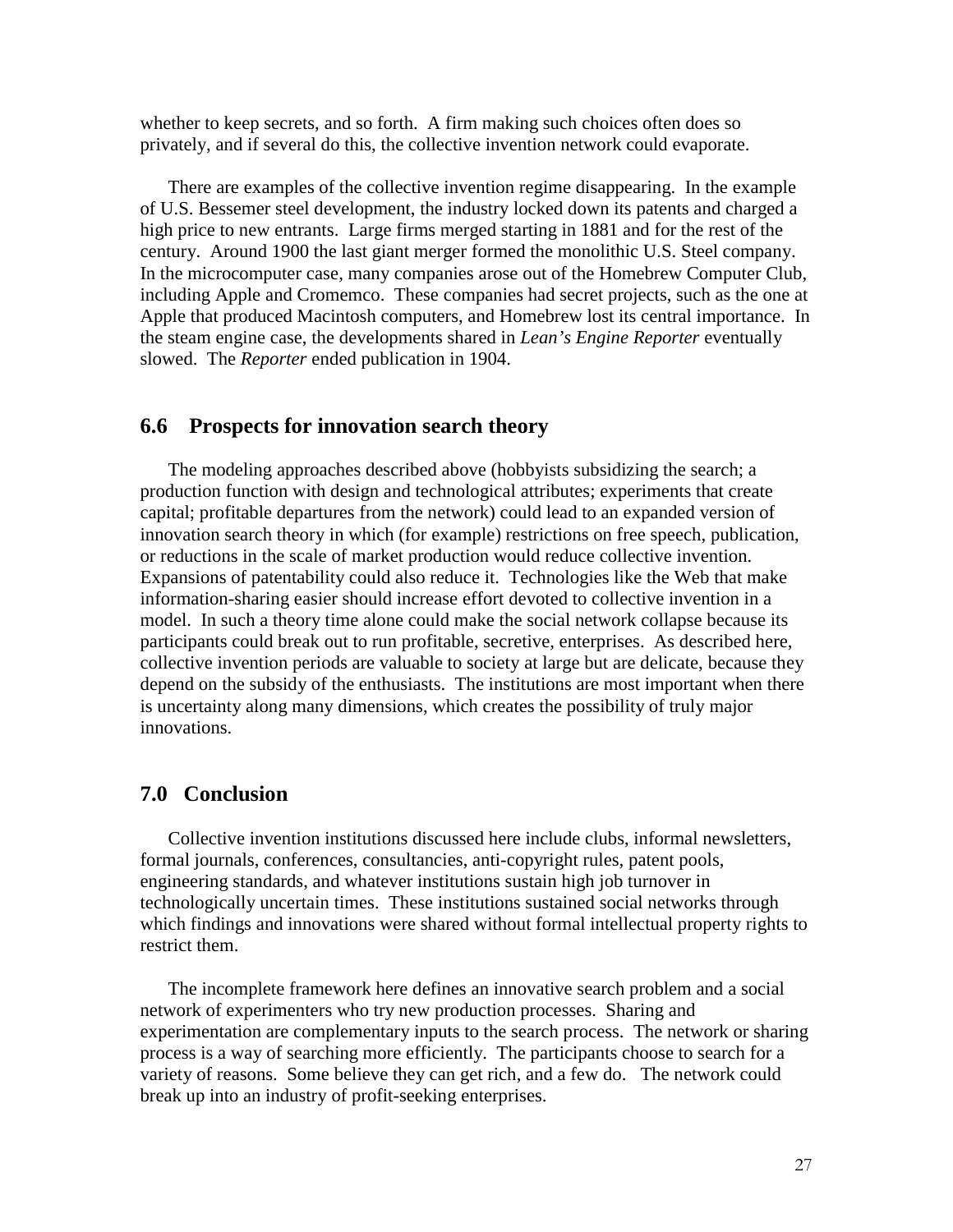Although hobbyist activity can be productive, government actions rarely measure it or support it. Government policy can however help or impede collective invention processes. For example, governments have a variety of ways to encourage or prevent the interchange of electronic information, movement between jobs, and new company startups.

Productivity statistics do not count informal or unpaid research. In fact, if a hobbyist invests time and material inputs into an experiment, the hobbyist's costs could be counted as consumption even if the resulting new computer started an industry. Hobbyist, collective, or open-source efforts may be an essential phase of technology improvement. Early automobiles and airplanes seem to have developed along a collective invention path. Perhaps all capital goods industries experience this phase and it could be detected in productivity statistics.

If the institutions in the environment did not support a phase of collective invention, some technological developments would stall, and some technologies would never develop to become generally useful. Put this way, the idea is obvious. But this tells us something about where in today's world technological developments actually occur. It also helps us understand where technological development occurred historically. Technical journals, a free press, hobbyists, and collective enthusiasm are hardly mentioned in the classic historical works comparing the economic development of the medieval west to medieval Islam or dynastic China. The collective invention idea is not a major component of these accounts, but perhaps it needs to be.

This paper contributes to the literature on collective invention in several ways. It documents two more cases of the phenomenon – early steelmaking and personal computer building. It systematically lists similarities between all the cases, and it proposes a search theory approach to relate these similarities to the environments that produce them. The idea that experimenters personally subsidize the search is new and may be an essential component of models that explain the "period of ferment" in which a radical new technology finds practical applications.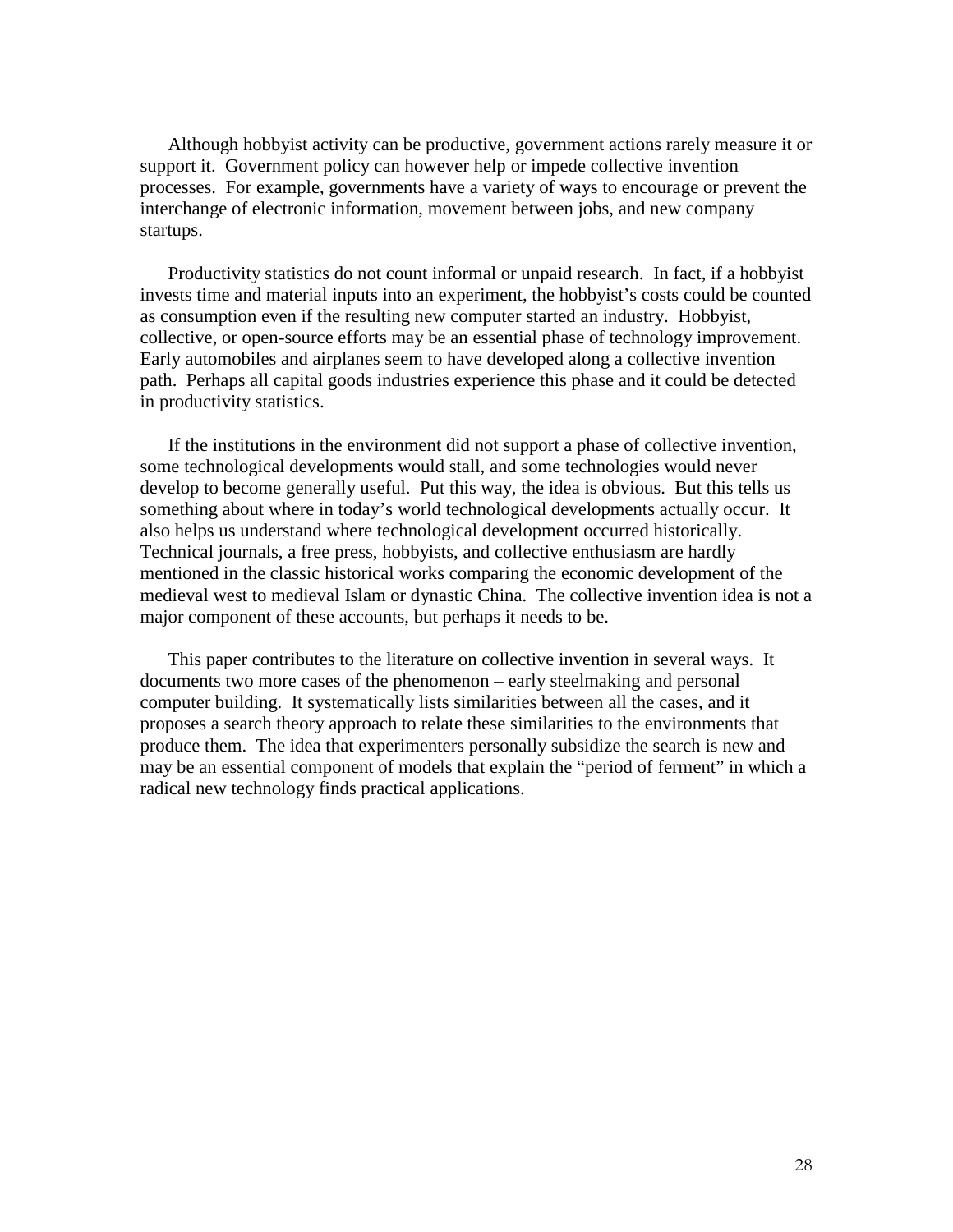#### **Appendix A.**

------------------------------------------------

The financial value of an experiment can be modeled this way. Suppose a piece of equipment produces *q* units of output every period, the price of a unit of output is fixed at one, and the interest rate at which an employer can borrow or lend is fixed at *r* (e.g., .05 per year). Define the present value of a worker's output to be *V* on the basis of forecasted prices of inputs and outputs. The relation between the present value of the equipment and its output each period can then be shown as an annuity:

$$
V = q + \frac{q}{1+r} + \frac{q}{(1+r)^2} + \frac{q}{(1+r)^3} + \dots
$$

The terms after the first are equal to  $(1+r)^{-1}V$  so a more compact equation is possible:

$$
V - \left(\frac{1}{1+r}\right) V = q \quad \Rightarrow \quad V = \frac{q(1+r)}{r}
$$

 Consider now the value of having conducted an experiment that discovered a design change which would raise output. Let us say it costs *c* to implement the change, takes time *t* to have an effect on production, and raises output by ∆*q*. The present value of this experiment is

$$
V_{\text{improvement}} = \frac{\Delta q (1+r)}{r} \frac{1}{(1+r)^t} - c = \frac{\Delta q}{r} \frac{1}{(1+r)^{t-1}} - c
$$

Estimates of *c*,  $\Delta q$ , and t at the time of the experiment may naturally be poor.

If the hobbyist pays (through the subsidy engendered by enthusiasm) a cost c*experimen*t to conduct the experiment, and its chance of producing the output improvement is p*improvement*, then the mean value of the experiment to a producer of the good, in advance of knowing whether it was successful, is

$$
V_{experiment} = p_{\text{improvement}} V_{\text{improvement}} - c_{\text{experiment}}
$$

There is also a social gain not modeled here. Experiments help the collective search by expanding the knowledge of T-space. Both successful and unsuccessful experiments therefore raise the probability that future experiments will succeed.<sup>20</sup> This value is increased much more if the information is publicly disclosed to other possible experimenters than if it is secret.

The value of experiments is greatest when there has been a potentially great new invention, and technological uncertainty is in the air – that is, the possibility is real that better locations within T-space exist than have yet been found. It has been argued that periods like this are associated with rises in income inequality and asset return inequality and volatility, because both predicted and after-the-fact values of experimenting vary so much.<sup>21</sup> Holding all else constant, the value of experimenting is lower if *r* and *t* are high. High interest rates discourage experimenting, and so do institutions that would delay implementation of a technological improvement, e.g. some kinds of regulation or collective bargaining.

<sup>&</sup>lt;sup>20</sup> Nelson (1982, pp 462 and 466) discusses a class of models in with this property, in the context of profitminded firms. There, "knowledge means ability to guide R&D effectively" by advancing more for a given cost or reducing costs for a fixed advance. More generally, different kinds of knowledge "all provide clues as to where to search next."

<sup>&</sup>lt;sup>21</sup> Greenwood and Yorugoklu (1997) and Meyer (2002) are examples of the dispersed literature on this topic.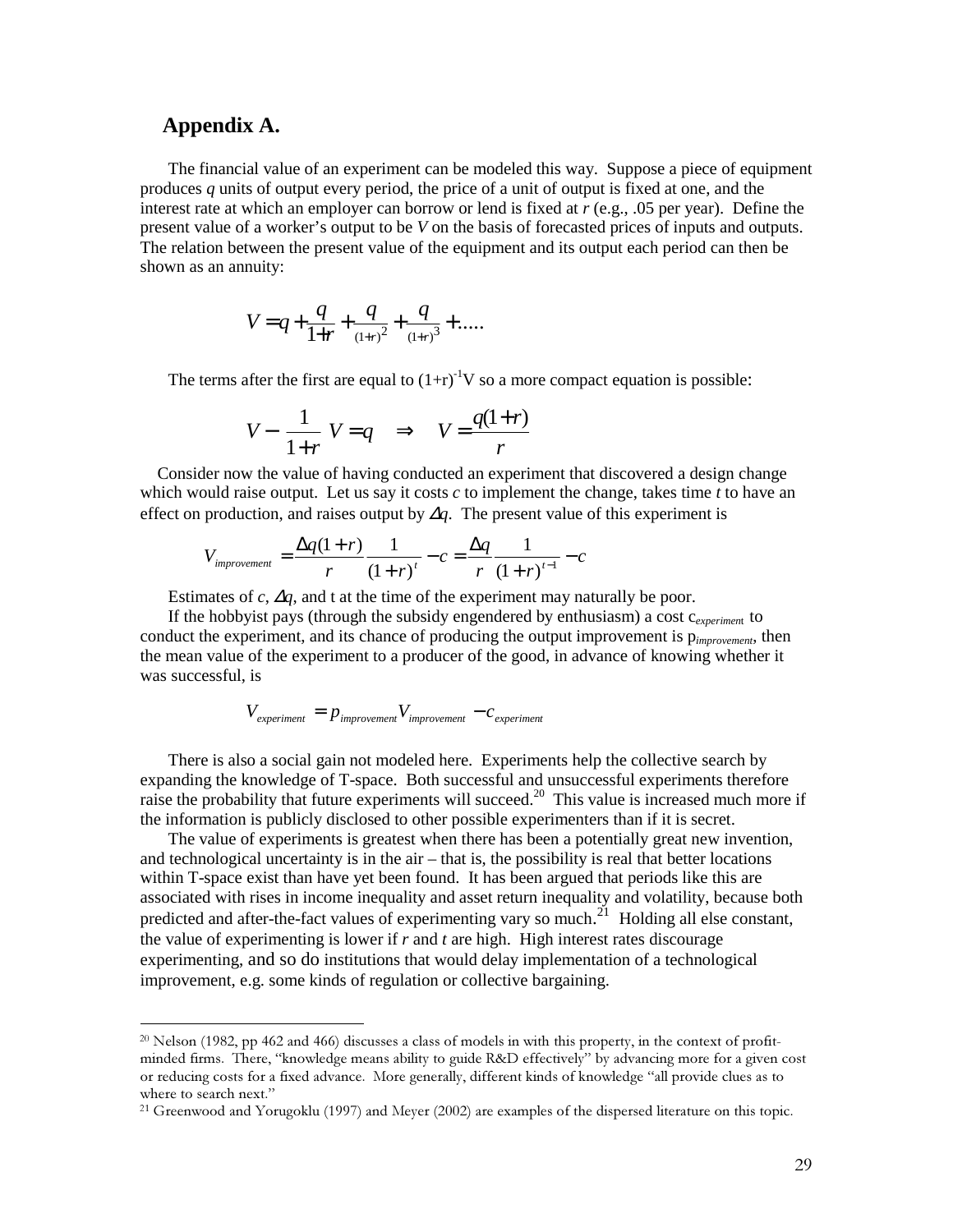#### **References / Bibliography**

- Allen, Robert C. "Collective invention." *Journal of Economic Behavior and Organization* 4 (1983): 1-24.
- Cowan, Robin, and Nicolas Jonard. 2000. "The Dynamics of Collective Invention." MERIT Working Paper 2000-018. Forthcoming in *Journal of Economic Behaviour and Organization*.
- Cringely, Robert X. 1992. *Accidental Empires: how the boys of Silicon Valley make their millions, battle foreign competition, and still can't get a date*. (edition used here: HarperCollins, 1996.)
- David, Paul A. 1998. "Common Agency Contracting and the Emergence of 'Open Science' Institutions." *American Economic Review*, 88:2 (May), pp. 15-21.
- Dosi, Giovanni. 1988. Sources, Procedures, and Microeconomic Effects of Innovation. *Journal of Economic Literature* 26:3 (Sept.), 1120-1171.
- Freiberger, Paul, and Michael Swaine. 1984. *Fire in the Valley: the making of the personal computer*. McGraw-Hill, Inc.
- Gordon, Robert B. 1996. *American Iron, 1607-1900*. Johns Hopkins University Press.
- Greenwood, Jeremy, and Mehmet Yorukoglu. "1974," *Carnegie-Rochester Series*, 1997. http://www.econ.rochester.edu/Faculty/GreenwoodPapers/1974.pdf
- Gould, Roger V., and Roberto M. Fernandez. "Structures of Mediation: A Formal Approach to Brokerage in Transaction Networks," *Sociological Methodology*, 19 (1989): 89-126.
- Granovetter, Mark. 1973. "The strength of weak ties." *American Journal of Sociology*, 78:1360- 1380.
- Harhoff, Dietmar, Joachim Henkel, and Eric von Hippel. "Profiting from voluntary spillovers: How users benefit by freely revealing their innovations." May 2002 working paper.
- *Historical Statistics of the United States: Colonial times to 1970*. 1975. Bureau of the Census, Washington, DC.
- Holley, Alexander. 1875. *Brown, Bayley, and Dixon*. Printed privately. Available at the U.S. Library of Congress.
- Jovanovic, Boyan, and Rafael Rob. 1990. "Long Waves and Short Waves: Growth Through Intensive and Extensive Search," *Econometrica*, Vol. 58, No. 6. (Nov., 1990), pp. 1391- 1409.
- Kronick, David A. 1976. *A History of Scientific & Technical Periodicals: The Origins and Development of the Scientific and Technical Press 1665-1790*, second edition. Metuchen, N.J.: The Scarecrow Press.
- Lerner, Joshua, and Jean Tirole. 2002. "Some simple economics of open source." *Journal of Industrial Economics*, 52 (June).
- Levy, Stephen. 2001. *Hackers: Heroes of the Computer Revolution.* Penguin edition.
- Liebeskind, Julia Porter, A. Oliver, Lynne Zucker, and Marilyn Brewer. 1996. "Social Networks, Learning, and Flexibility: Sourcing Scientific Knowledge in New Biotechnology Firms," *Organization Science*, 7:4, 428-443.
- Lipartito, Kenneth. 2003. "Picturephone and the Information Age: The Social Meaning of Failure." *Technology and Culture* 44:1 (January).
- Marsden, Peter V. "Restricted Access in Networks and Models of Power," *American Journal of Sociology* 88:4 (Jan, 1983): 686-717.
- Madey, Greg, Vincent Freeh, and Renee Tynan. 2002. "Understanding OSS as a Self-Organizing Process." http://opensource.ucc.ie/icse2002/MadeyFreehTynan.pdf